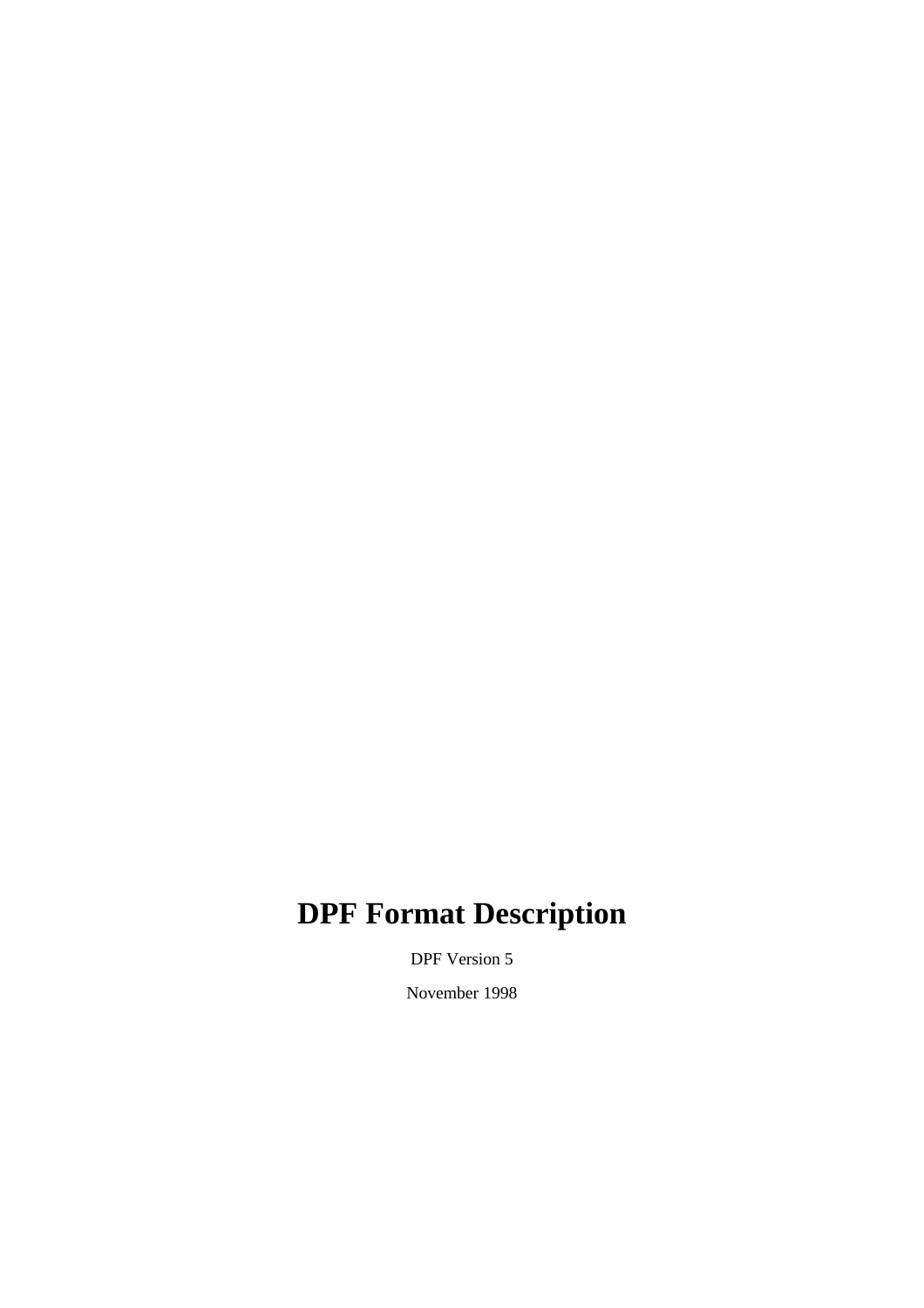#### **Document:**

DPF Format Description November 1998

#### **Copyright:**

1998 Barco Graphics nv, Electronic Tooling Systems division

All rights reserved. This document may not be reproduced by any means, in whole or in part, without written permission of the copyright owner.

This document supersedes all previous dated versions. The material in this document is subject to change without notice.

No responsibility is assumed for any errors, which may appear in this document, neither for its use.

#### **Trademarks:**

All product names cites are trade names or registered trademarks of their respective owners.

#### **For more information, contact:**

| Europe & Asia                       | <b>North America</b>                |  |
|-------------------------------------|-------------------------------------|--|
| Barco nv                            | Barco Inc                           |  |
| Electronic Tooling Systems division | Electronic Tooling Systems division |  |
| Tramstraat 69                       | 30 South Satellite Road             |  |
| 9052 Gent                           | South Windsor, CT 06074             |  |
| Belgium                             | <b>USA</b>                          |  |
|                                     |                                     |  |
| $(2) + 3292169366$                  | $\Phi$ +1 (860) 291-7000            |  |
| $\binom{2}{3}$ +32 9 21 69 870      | $\parallel$ +1 (860) 291-7021       |  |
|                                     |                                     |  |

**EMail**: etsinfo@barco.com

**Web Site**: http://www.barco.com/ets/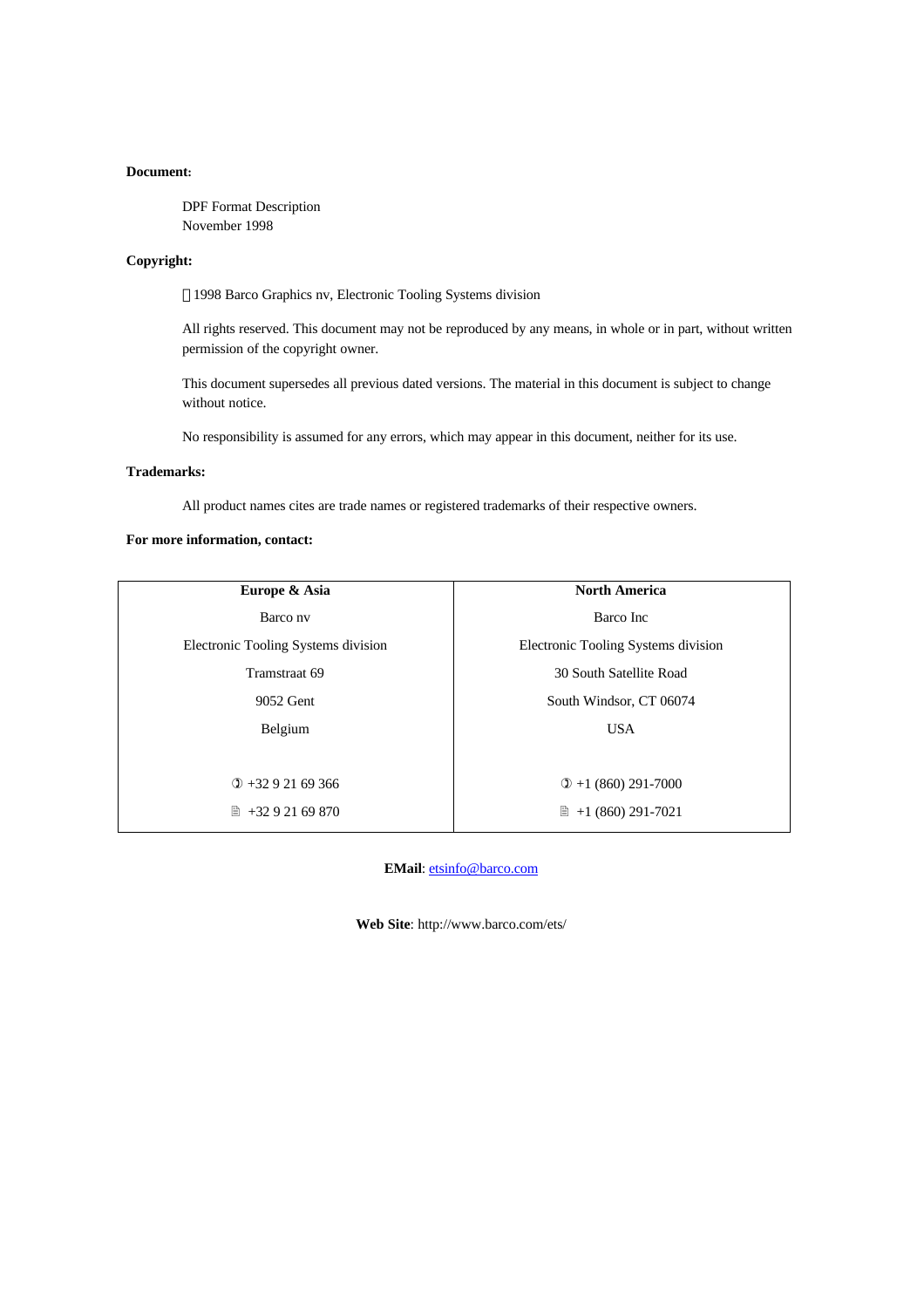# **Contents**

| $\dots$ 17 |
|------------|
|            |
|            |
|            |
|            |
|            |
|            |
|            |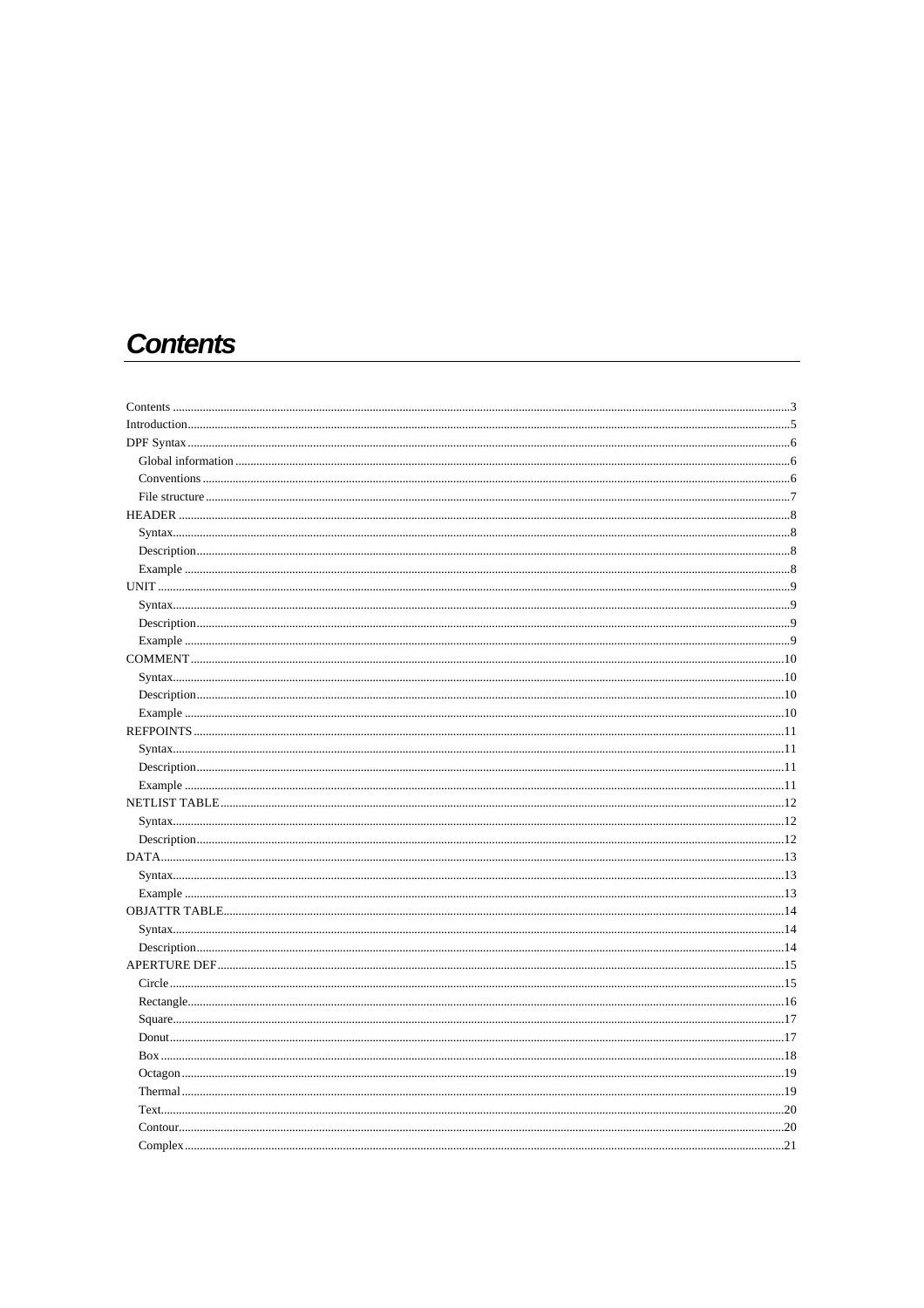| .23 |
|-----|
|     |
|     |
|     |
|     |
|     |
|     |
|     |
|     |
|     |
|     |
|     |
|     |
|     |
|     |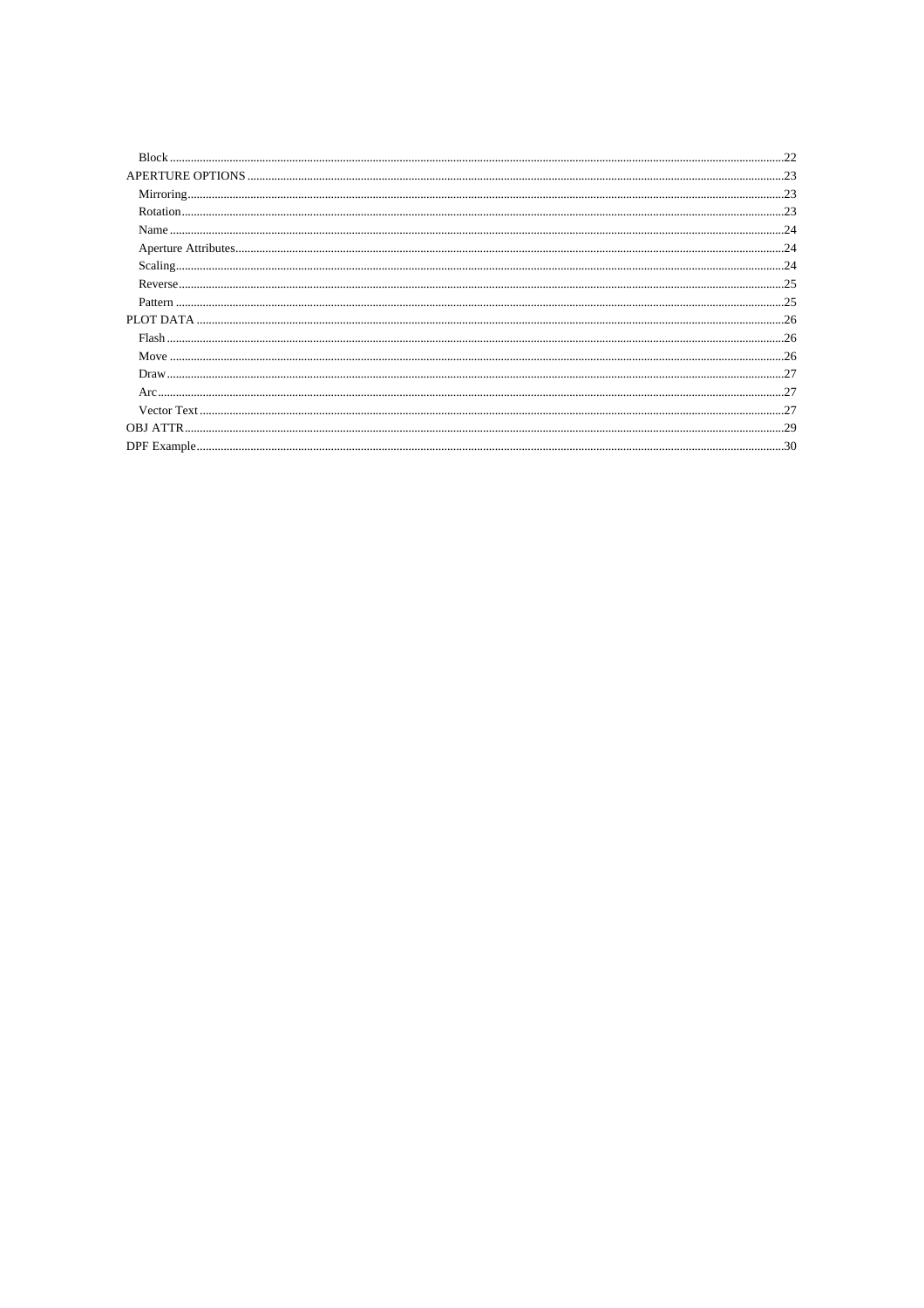# *Introduction*

DPF stands for the **D**ynamic **P**rocess **F**ormat.

The DPF information is part of Barco's JOB database structure. Each JOB contains reference to one or more DPF files.

DPF is the data format, developed by Barco, to represent layer information of a Printed Circuit Board. This format not only describes the image of the layer such as pads, tracks, holes, power and ground planes but also electrical netlist information as well as additional product information represented with attributes.

Developed specially for the Electronics Manufacturing industry, DPF offers a variety of powerful features such as embedded aperture definitions, reverse objects, contour for outline description and block apertures to represent Step & Repeat items.

This document describes the DPF syntax.

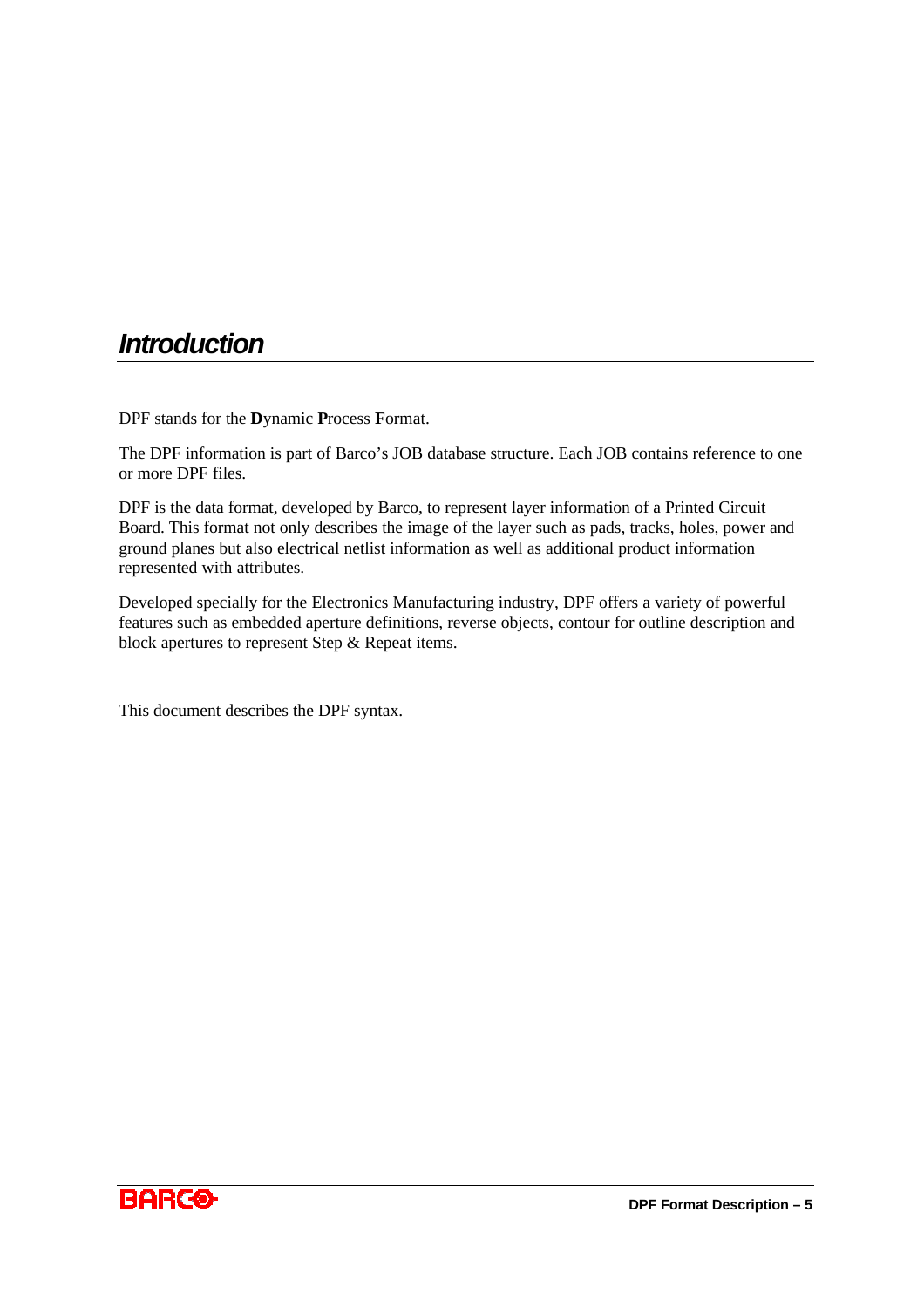# *DPF Syntax*

## *General information*

- 
- DPF uses the right hand coordinate system.
- DPF is case insensitive.
- Separators are only required between two consecutive keywords.
- A keyword stops at the first non-alphabetic character (for instance a space, a line feed or a carriage return) and at the end of a data block.

# *Conventions*

• [ ]

**Square brackets:** indicate optional file elements. They are not part of the actual format.

 $\bullet$  < >

**Angular brackets:** indicate fixed file elements. They are not part of the actual format.

 $\bullet \ \{ \}$ 

**Braces:** indicate that the options stated are not fixed and may be substituted for other formats. The options enclosed in braces can be separated by a vertical line **|**. Both the braces and the vertical line are not part of the actual format.

• EOL

Indicates the **e**nd **o**f a **l**ine, this is either a carriage return or a linefeed character. Barco UCAM normally skips end of line characters, but when explicitly required, it is mentioned in the syntax description.

• SPACE

Indicates an explicit space character. Barco UCAM normally skips space characters, but when explicitly required, it is mentioned in the syntax description.



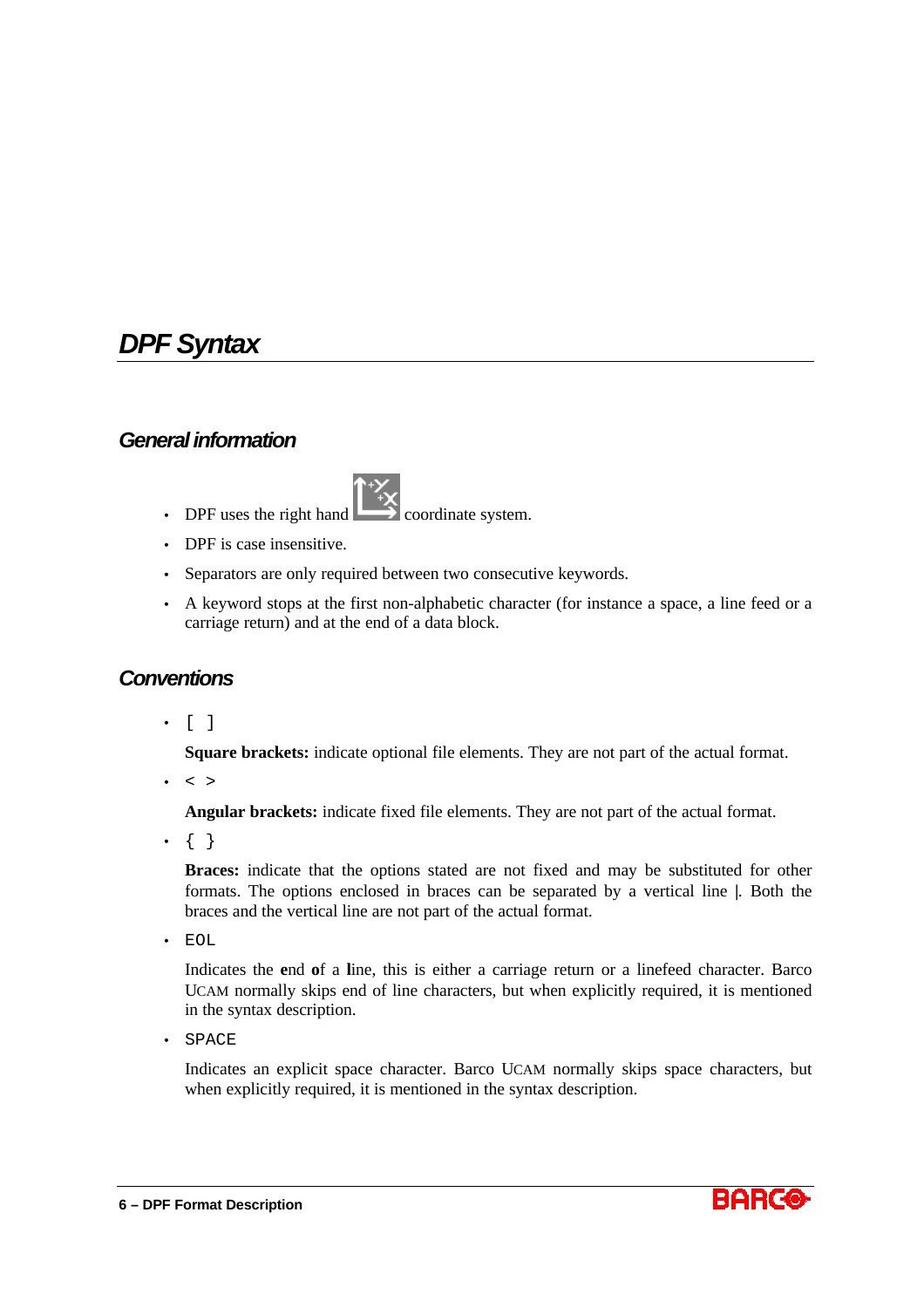• . . .

**Ellipsis:** indicate a logical continuation of the syntax. The epilepsy's are not part of the actual format.

 $\star$ 

**Asterisk:** separates the fixed part from the optional part of a string of alphabetical characters. IN\*CH means that you can use both IN and INCH. The asterisk is not part of the actual format.

• **Bold text**

Quotes elements used in the syntax. Bold Text is normally used in the description and is not part of the actual format.

• All other items should be taken as literal unless described otherwise.

## *File structure*

[HEADER]

[COMMENT]

[OBJATTR TABLE]

[NETLIST TABLE]

[REFPOINTS]

[DATA]

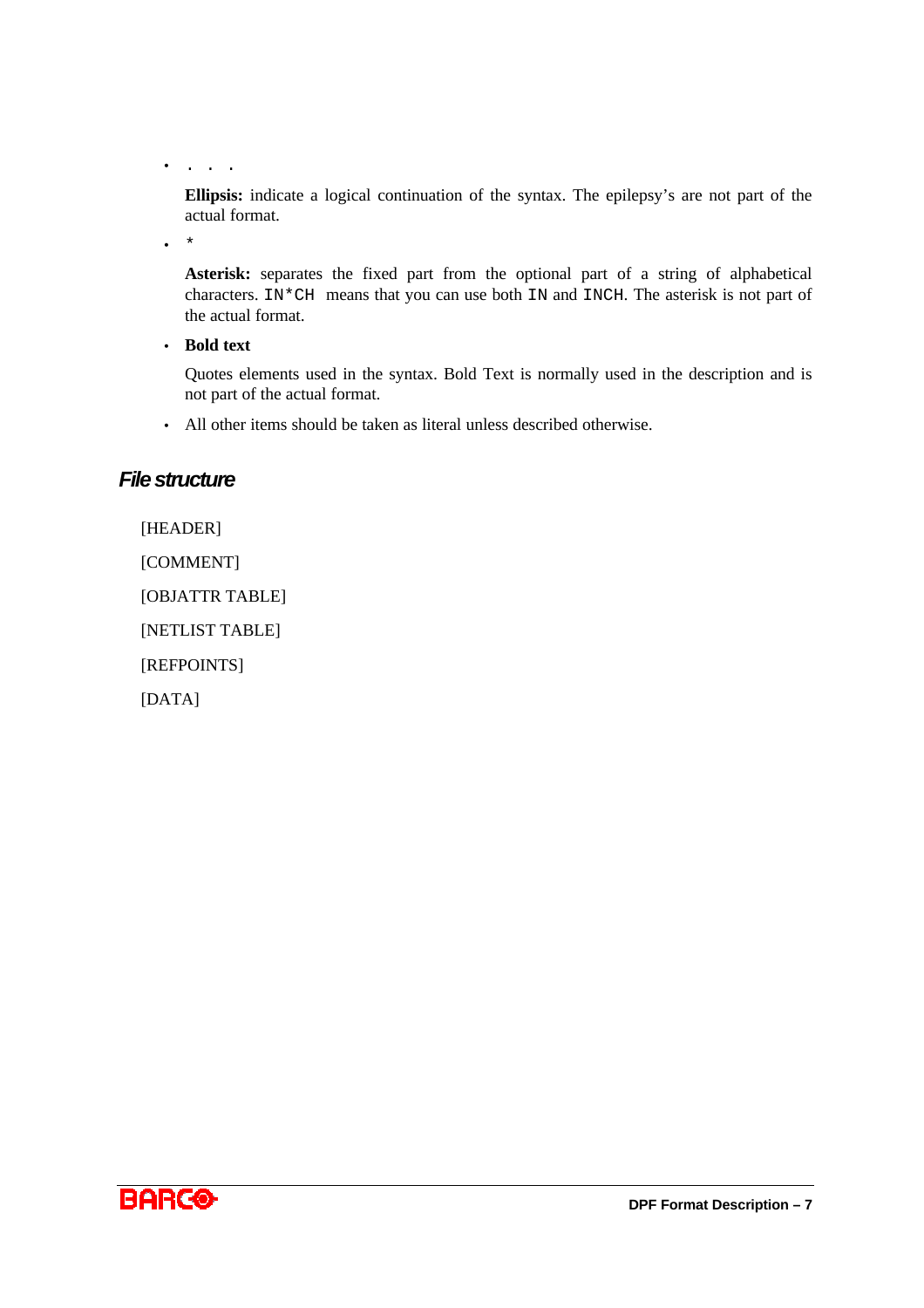# *HEADER*

DPF files have headers that include some information about the data contained in the file. This header information is generated and added automatically by every program that saves DPF-files.

# *Syntax*

```
[UNIT] Xminx,maxxYminy,maxy<EOL>
[REFPOINTS]
[COMMENT]
```
# *Description*

Defines the extents of the DPF data to be within **minx** and **maxx** for the x-range and **miny** and **maxy** for the y-range. The Reference points are defined together with some comments.

```
U=MIL X-39.37,413Y-39.37,39.37
;this is DPF-file info
P1=372,100
```
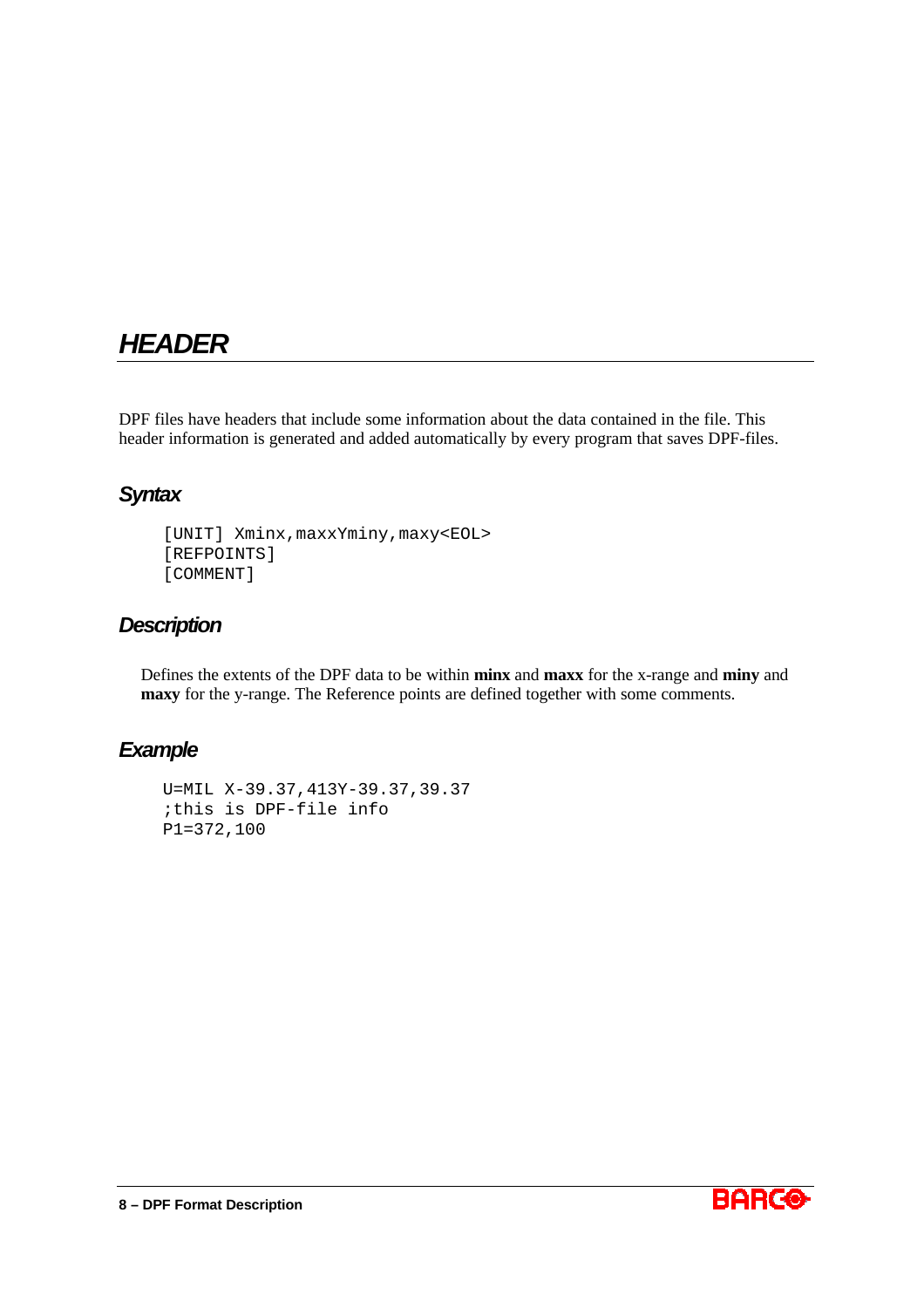# *UNIT*

Every DPF command such as move, draw, etc. that executes an action on coordinates also requires the unit in which the coordinates are defined. The unit command is modal, so it does not have to be repeated for every command.

# *Syntax*

 $U = \{ MM | IN * CH | MIL \}$ 

# *Description*

Sets the unit in

- **MM:** millimeter, metric
- **INCH:** inch, imperial
- **MIL:** mil, thousandth of an inch

 $Default = MIL$ 

```
U=MM A1=CIRCLE,1 M0,0D10
;draws a line with a circular aperture of 1mm from position 0,0
to ;10mm,0.
```
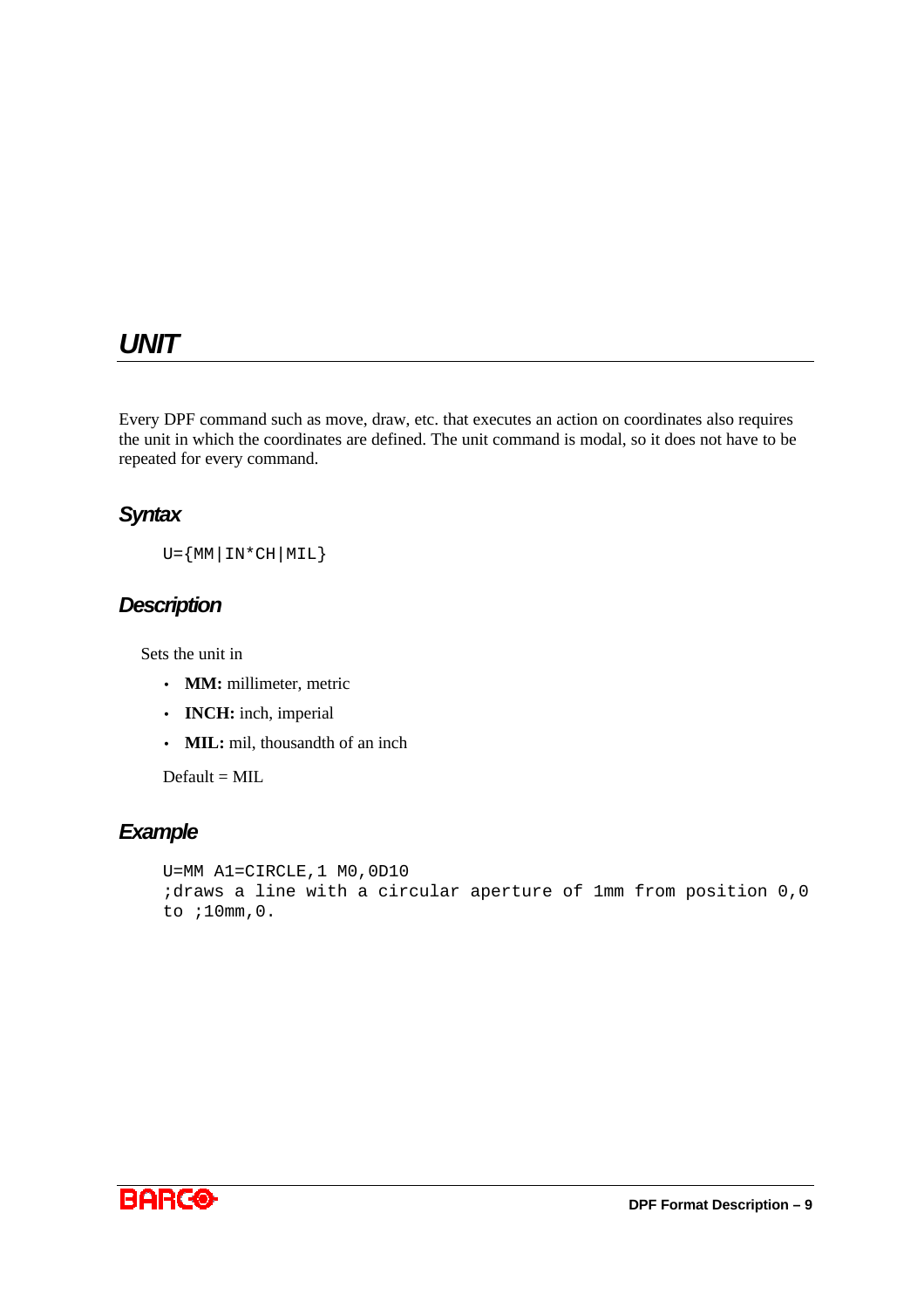# *COMMENT*

This is informational data and has no effect on the visual data. If information was added using Info in the Job Definition dialog box, then this is automatically saved using comments.

# *Syntax*

;comment<EOL> [COMMENT]

# *Description*

**comment** is a string containing any characters. The first character in the comment may not be **\$** or **#** as these have a special meaning (see OBJATTR TABLE). As described in the syntax, you can have multiple comments as long as each comment starts with a semicolon ( **;** ) and ends with an EOL.

## *Example*

;This is information

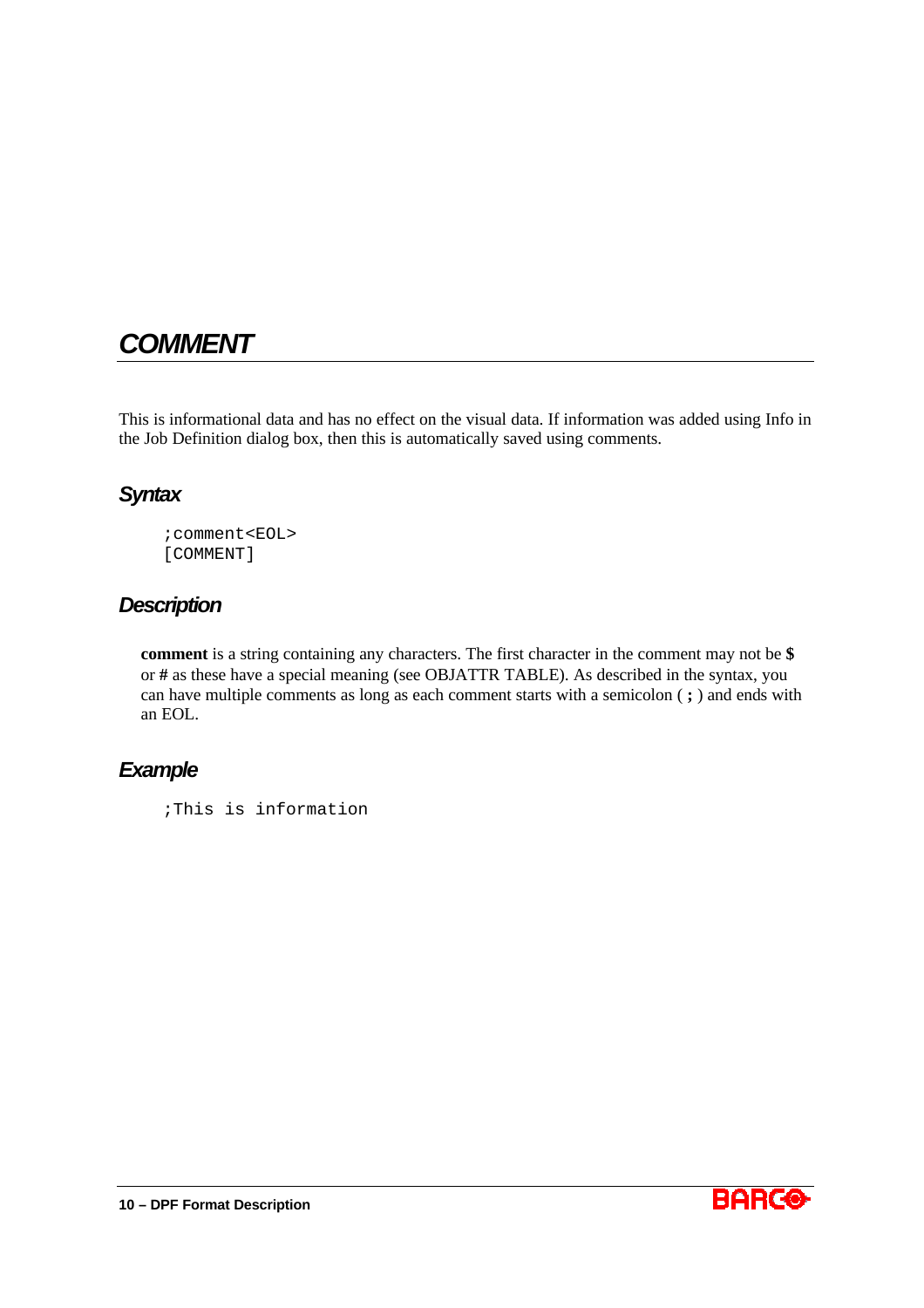# *REFPOINTS*

This is a list of reference points. Reference points are similar to DPF Comments as they contain only informational data and have no effect on the visual data. However, some actions in UCAM depend on these reference points and have different results when other reference points are defined.

Reference Points may be used for:

- registration
- output (e.g. Orbot Link)

## *Syntax*

Pn=refx,refy[[EOL]Pn=rex,refy[ ... ]]<EOL>

## *Description*

Define reference points with index **n** and position **refx, refy**.

**n** is a positive number.

**refx** and **refy** are values in the current unit.

## *Example*

P0=0,0P1=372,100P2=200,200

Defines 3 reference points.

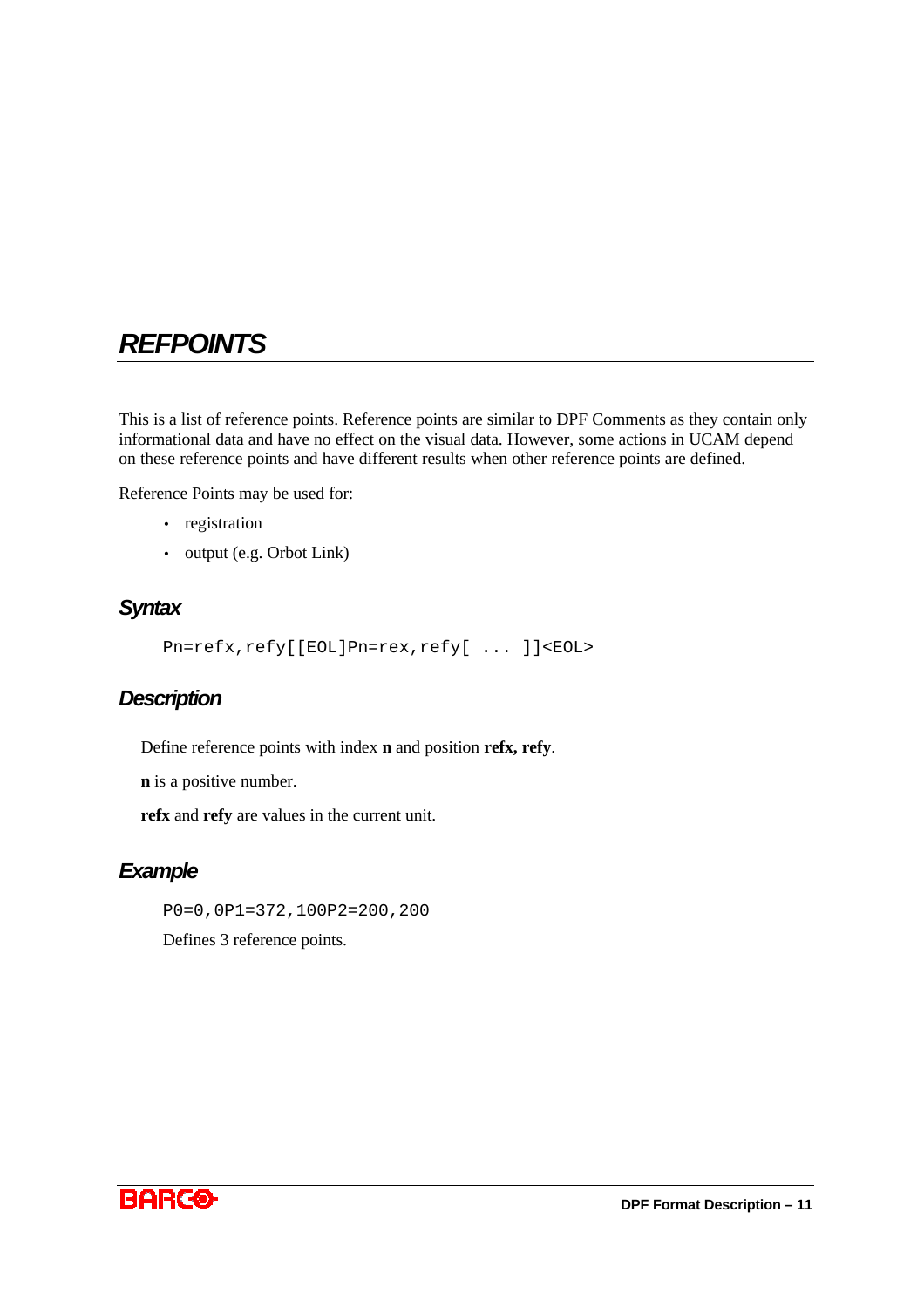# *NETLIST TABLE*

DPF can contain netlist information. Netlist information is informational data and has no effect on the visual data. Netlist information is used within UCAM for functions that require electrical connection information or to create test fixtures for electrical test machines. While some of these functions do not specifically require netlist information, overall performance is always faster and more accurate when netlist information is available. Use the NETLIST TABLE section to define the net attributes if required.

# *Syntax*

```
Nn,name="value"[,name="value"[ ... ]]<EOL>
[
Nn,name="value"[,name="value"[ ... ]]<EOL>
[ ... ]]
```
# *Description*

**n:** is the net-number that you want to define name-value pairs for.

**name:** is a normal ASCII string, no special characters are allowed.

**value:** is a normal ASCII string. If the value contains special characters (like **;** and **,** ), the value should be declared between double quotes.

For each net **n**, **name** or **value**, pairs can be defined. Within the NETLIST TABLE, the netnumbers must increment appropriately.

```
N100,name="power",impedance="50Ohm"
N200,name="ground"
```
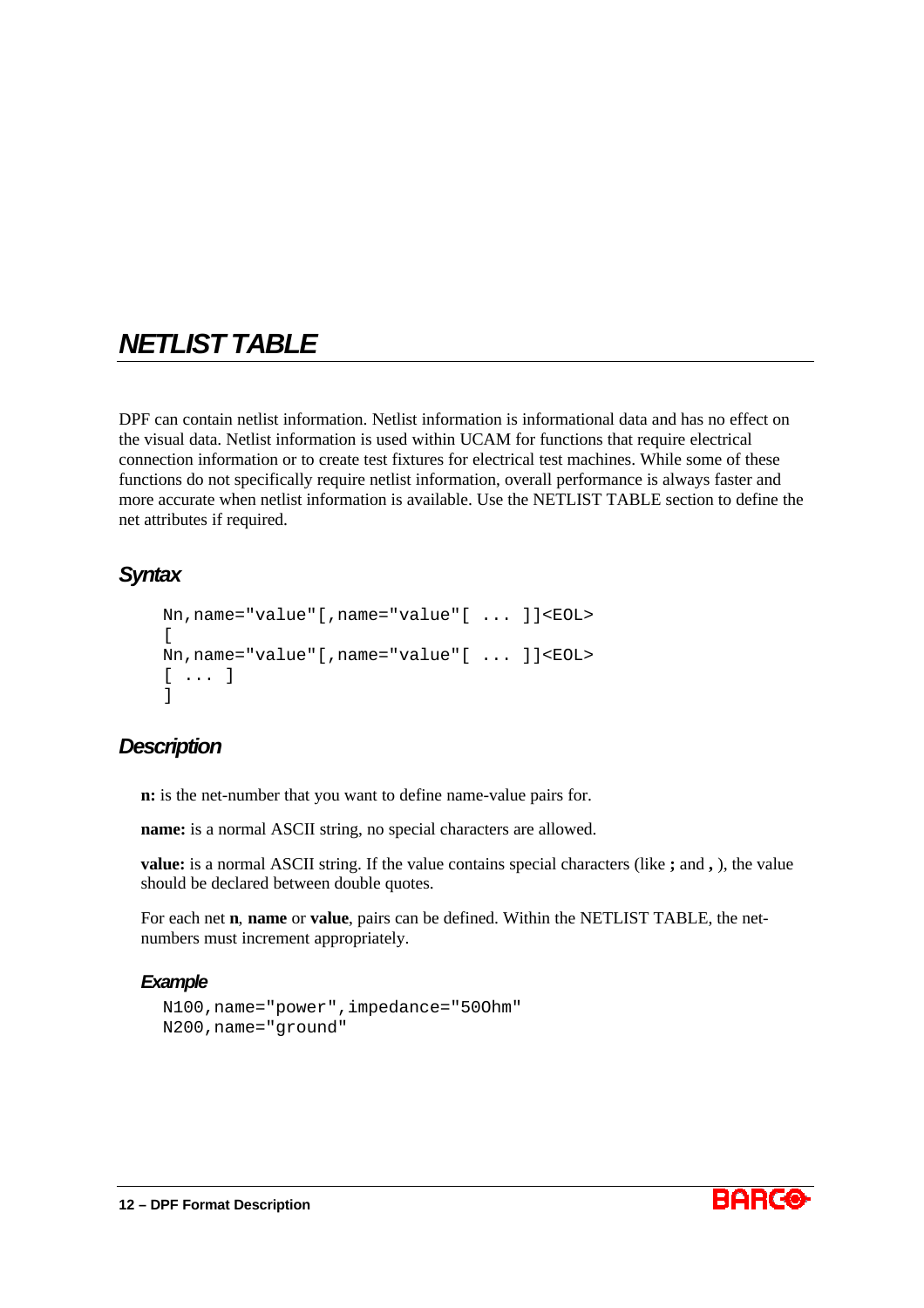# *DATA*

The DATA section gathers all the visual information of the DPF. Within this section shapes are used for plotting. Before a shape can be used for plotting it must be defined by means of an aperture definition.

# *Syntax*

```
[<UNIT><SPACE>]<APERTURE DEF><SPACE>[PLOT DATA]<EOL>
\lceil[<UNIT><SPACE>]<APERTURE DEF><SPACE>[PLOT DATA]<EOL>
[ ... ]
]
```

```
A1=CIRCLE,40 M6000,7000D,2500C5500,2000,5500,2500,CW D1000
C500,2500,1000,2500,CW D,7000C1000,7500,1000,7000,CW D5500
C6000,7000,5500,7000,CW
A2=SQUARE,100,P=L:30:10 M1886,2574D4886
A4=TEXT,("This is an example"),200,R=90 F1200
A5=COMPLEX,(M250,100D,-100D-250D,100D250)
F2150,3075F,3575F,4075F,4575F,5075F,5575
```
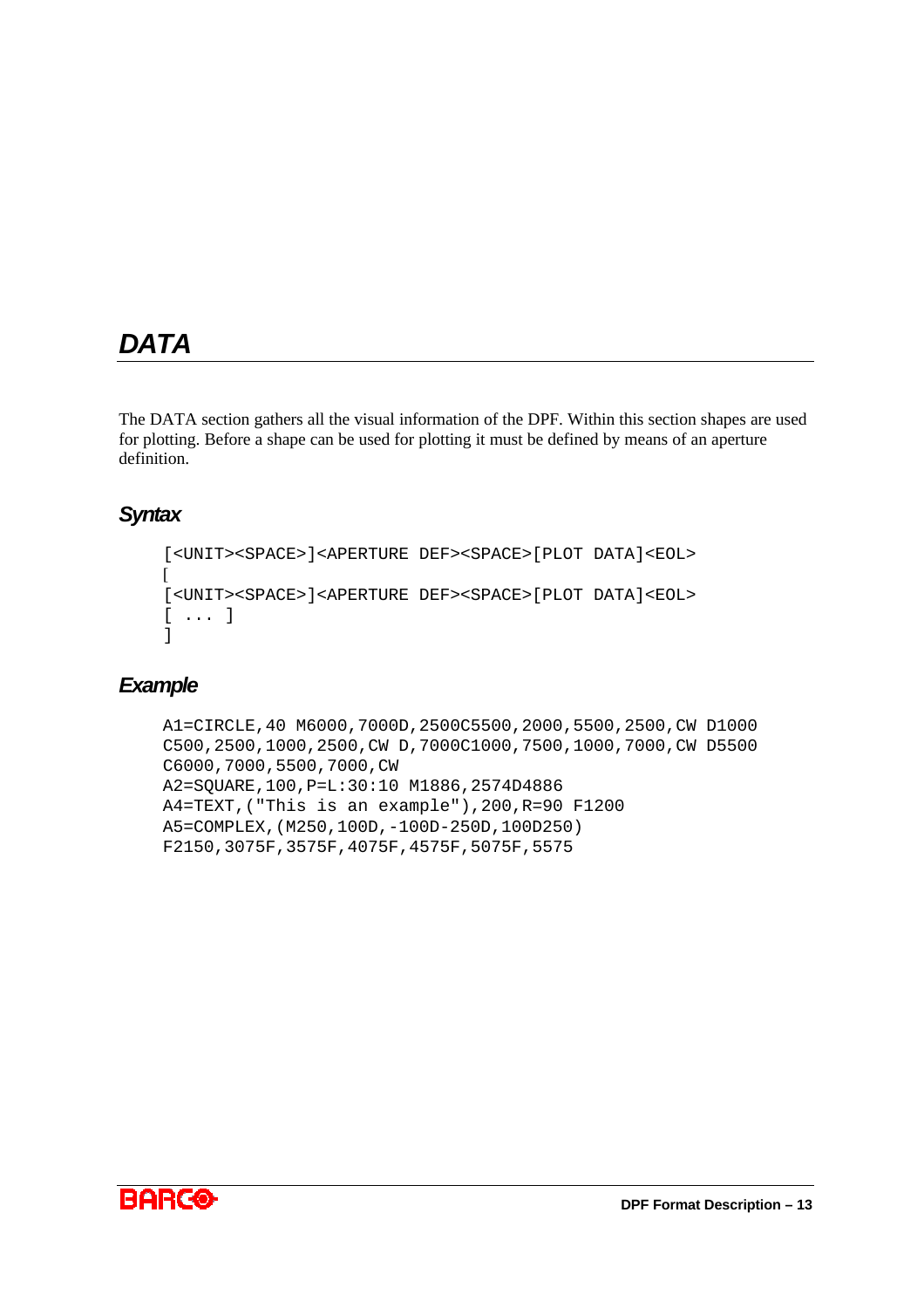# *OBJATTR TABLE*

Each object in the DPF Plot Data can be given an attribute. An attribute always has a name, but the value of the attribute is optional. Within DPF Plot Data, the name and value of the attribute are not fully inserted, instead a reference is used. This reference refers to the OBJATTR TABLE by means of an index. The OBJATTR TABLE must be defined before any attributes can be used.

# *Syntax*

```
;$name_index<SPACE>name<EOL>
\sqrt{2};$name_index<SPACE>name<EOL>
 [ ... ]
]
\sqrt{2};#value_index<SPACE>"value"<EOL>
\Gamma;#value_index<SPACE>"value"<EOL>
 [ ... ]
]]
```
## *Description*

Two tables, one which always links a **name\_index** with a **name** and one which always links a **value\_index** with a **value**. **name\_index** and **value\_index** are numbers larger then or equal to zero. **name:** defines an attribute name and should not contain any special characters. **value:** defines an attribute value.

```
;$0 nonplated
;$1 plated
;$2 smd
;#0 "true"
;#1 ""
```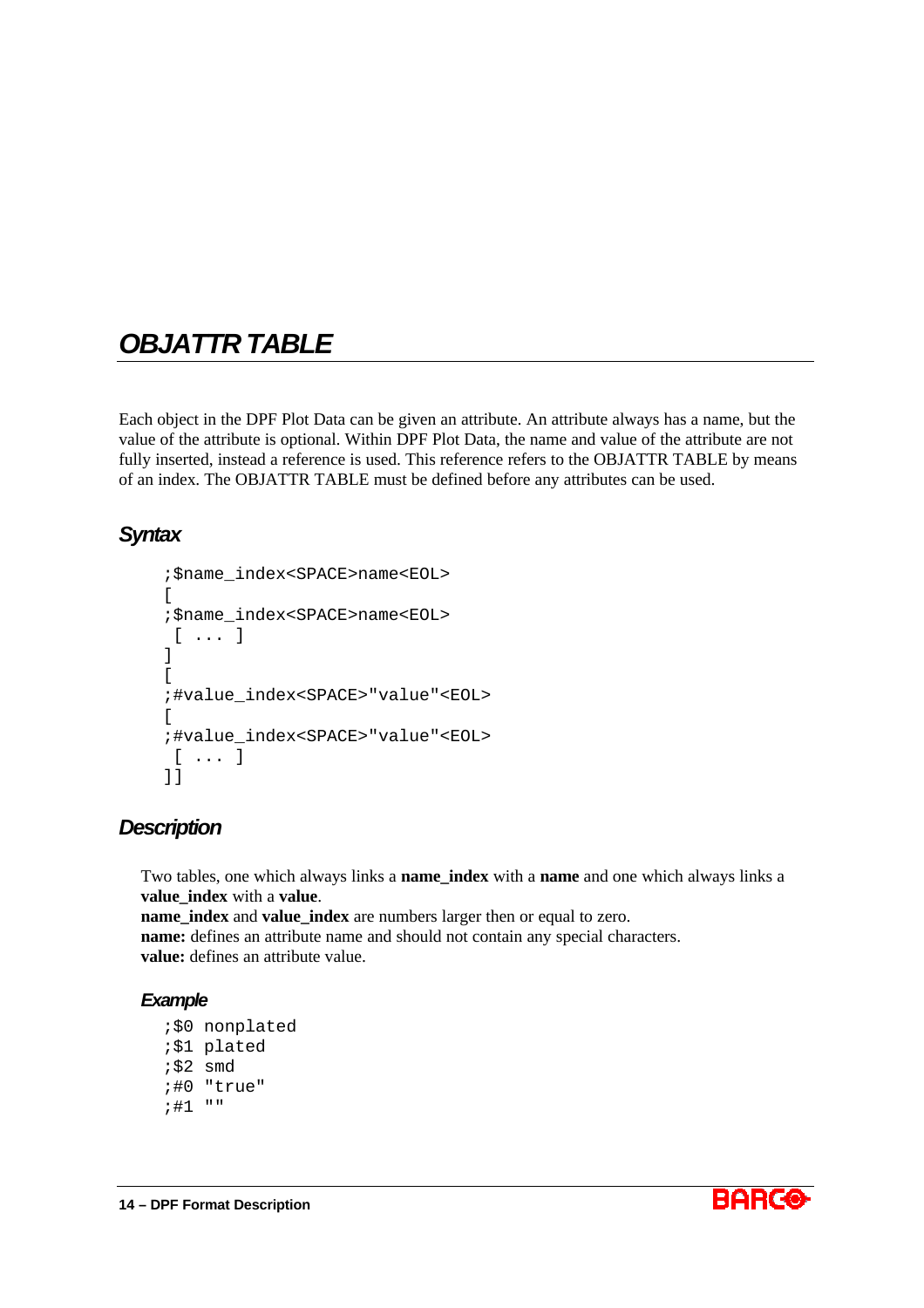# *APERTURE DEF*

This section defines all apertures. Apertures must be defined before they can be used in the Plot Data. The definition of an aperture consists of its shape, size and extra options (mirroring, rotation, scaling, fill pattern and aperture attributes).

Regular aperture shapes are:

- Circle
- Rectangle
- Square
- Donut
- Box
- Octagon
- Thermal
- Text
- Contour

#### Special **composed** aperture shapes are:

- Complex
- Block

#### *Syntax*

An=DEFINITION

### *Description*

Defines an aperture with aperture number **n**. This aperture number can be any value between zero and one billion, (including zero). The aperture number does not have to be unique, meaning that apertures are distinguished based on their location in the file. All possibilities for **DEFINITION** are described below.

## *Circle*

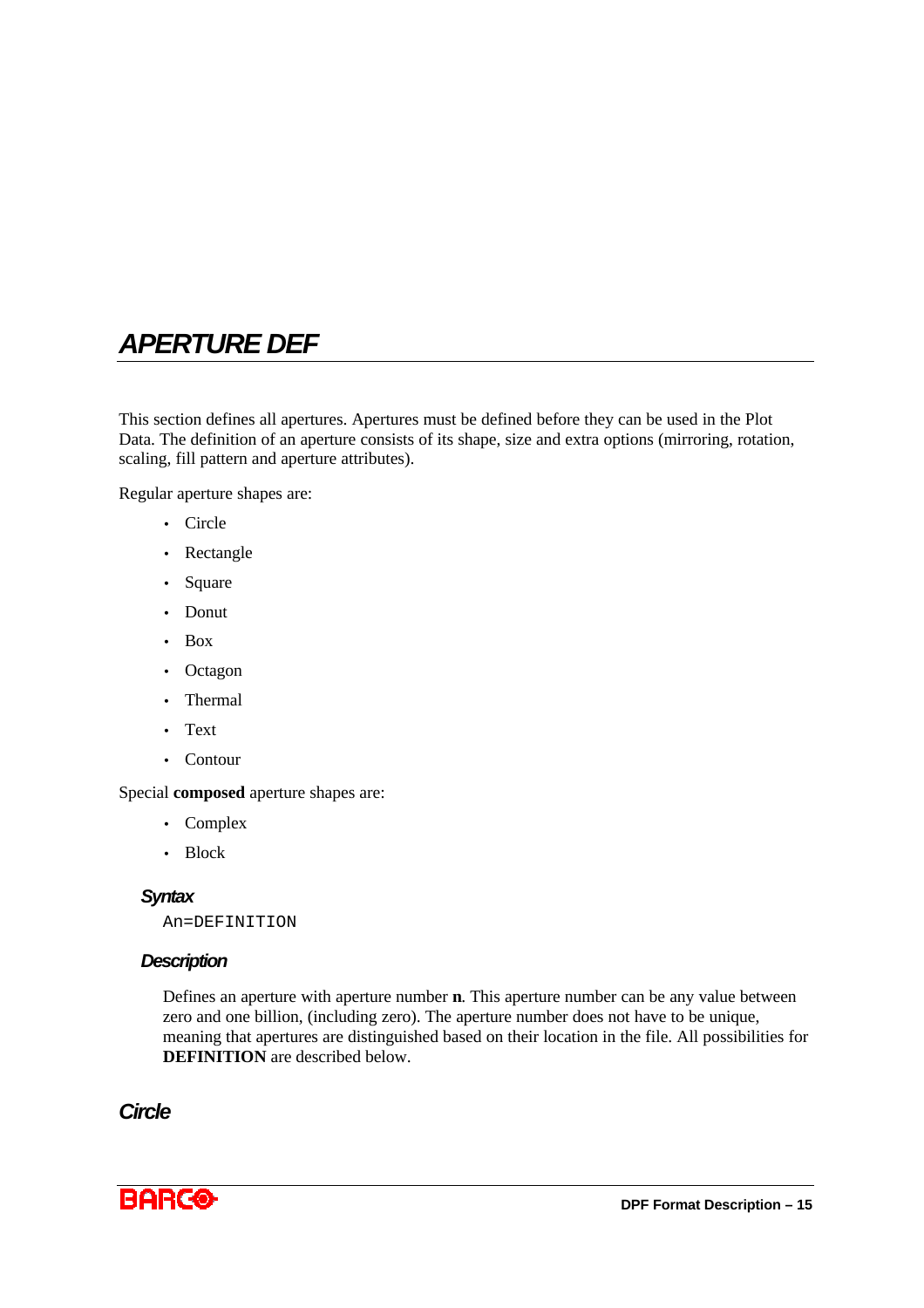Defines a circular aperture, this is the most common aperture used for pads and for drawing tracks with rounded edges. Circular flashes are also commonly used to represent drilling holes.

### *Syntax*

An=C\*IRCLE,d[,<APERTURE OPTIONS>]

#### *Description*

- **d:** Defines a circular aperture with diameter d and is expressed in the current unit (See DPF Unit Change).
- **n:** is the aperture number

#### *Example*

A10=C,10 A11=CIRCLE,10

## *Rectangle*

This defines a rectangular aperture, which can be used for placing SMD's or for drawing tracks with rectangular edges.

#### *Syntax*

```
An=R*ECTANGLE,sx,sy[,<APERTURE OPTIONS>]
```
#### *Description*

Defines a rectangular aperture as follows:

- **sx:** the size in the x-direction
- **sy:** the size in the y-direction
- **n:** the aperture number

```
A12=R,100,50
A13=RECTANGLE,100,50
```
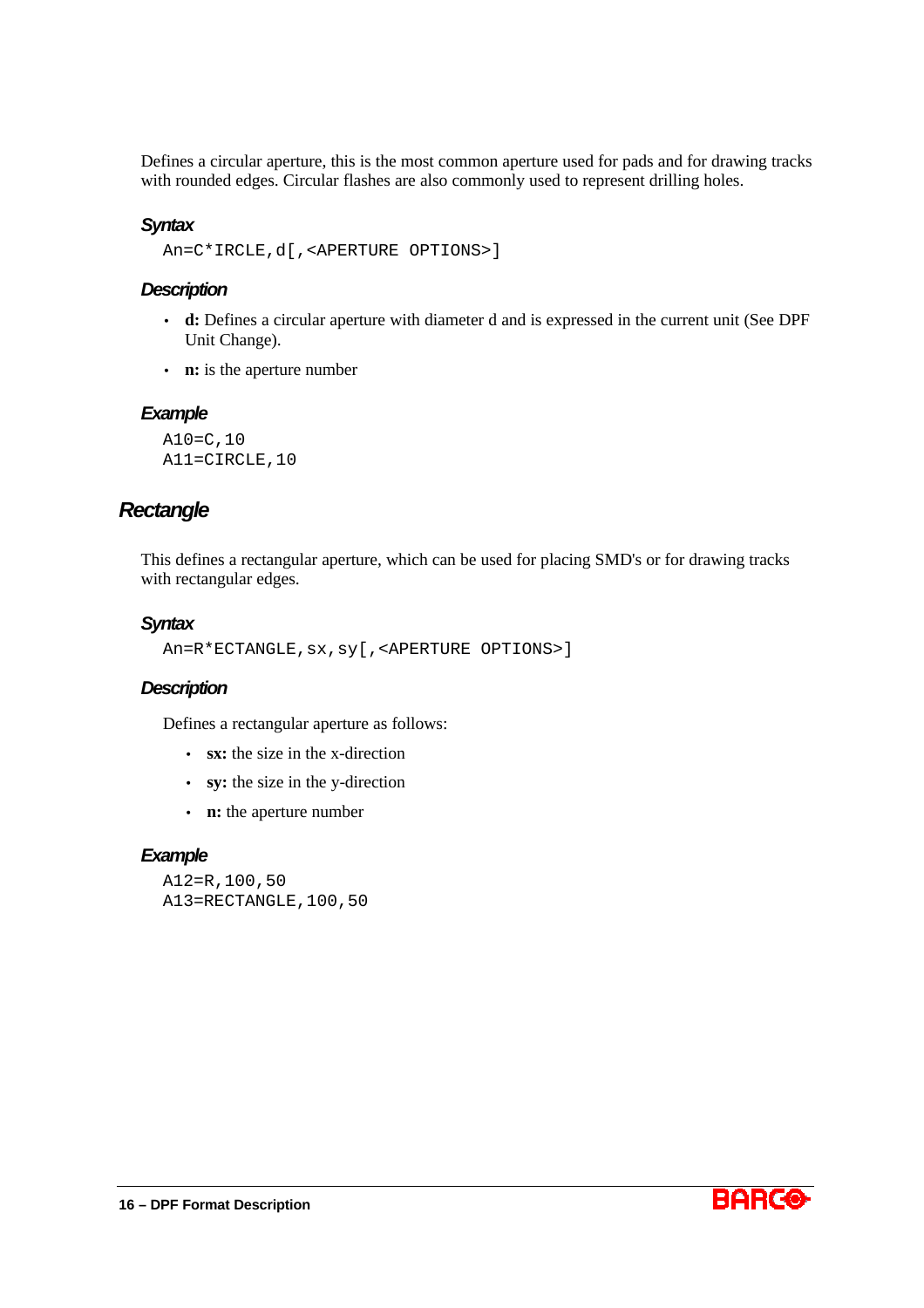## *Square*

A square is a special case of a rectangular aperture, where the x-size is equal to the y-size. It is most commonly used for drawing tracks with square edges.

#### *Syntax*

```
An=S*QUARE,s[,<APERTURE OPTIONS>]
```
#### *Description*

This defines a square aperture with size **s**. This is the same as a rectangular aperture where **sx** and **sy** are both equal to **s**.

#### *Example*

A14=S,20 A15=SQUARE,20

## *Donut*

A donut can be used in combination with rectangular apertures to define targets. When used as a reversed flash, it can separate copper. The netlist of the separated copper is the netlist of the donut flash, and not the underlying copper.

### *Syntax*

```
An=D*ONUT,douter,dinner[,{RR|SS|SR}][,<APERTURE OPTIONS>]
```
### *Description*

Defines a donut with:

- **douter:** the outer diameter or size of the donut
- **dinner:** the inner diameter or size of the donut

3 different kinds of donut may be defined as follows:

- **RR:** circular outer and circular inner shape (round/round), this is the default
- **SS:** square outer and square inner shape (square/square)
- **SR:** square outer and circular inner shape (square/round)

Where **n** is the aperture number

### *Example*

A16=D,200,50,RR A17=DONUT,200,50,SR

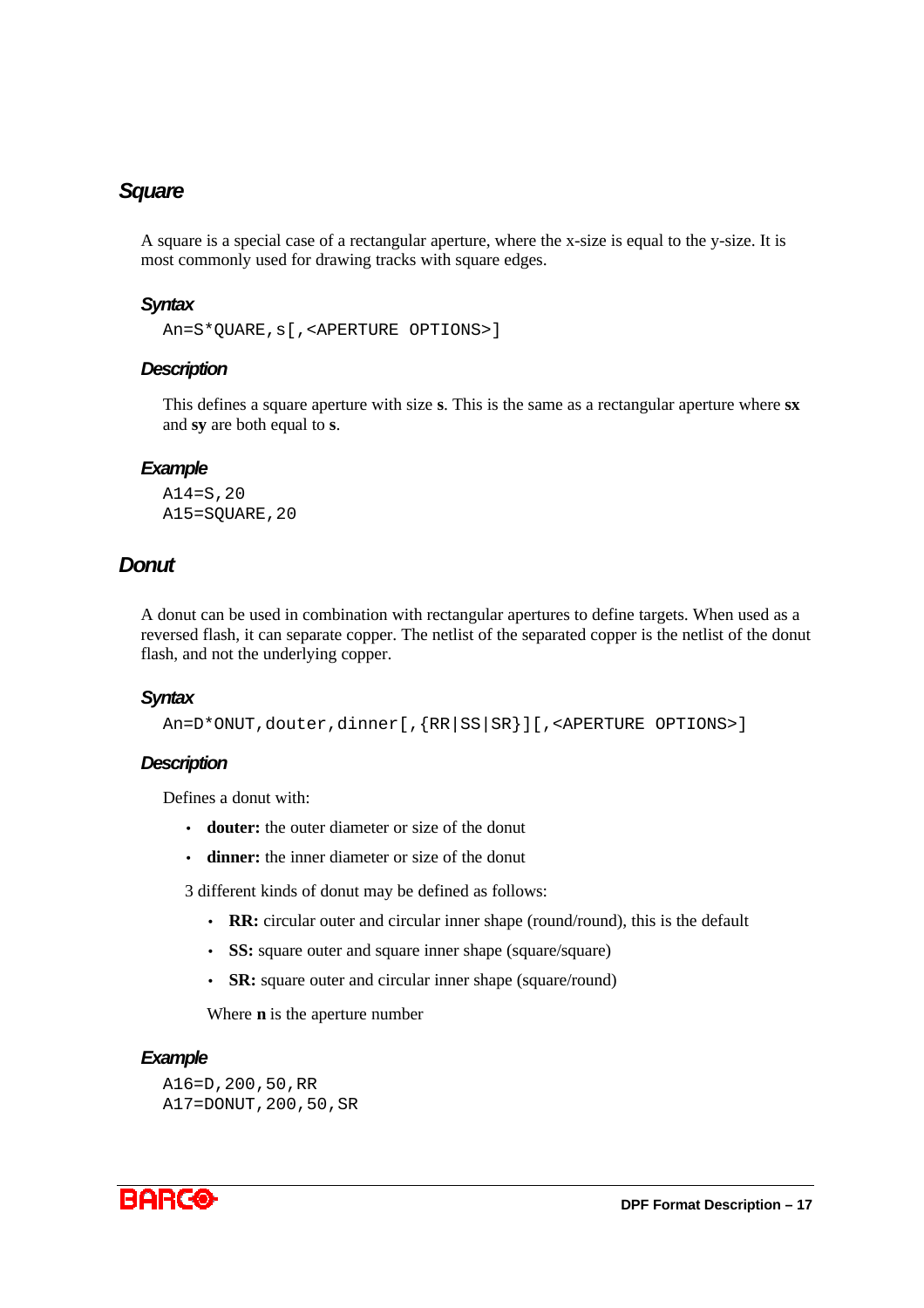## *Box*

A box is mainly used to define SMD-pads. It is a rectangle with featured corners.

#### *Syntax*

```
An=BO*X,sx,sy,{R*OUNDED|S*TRAIGHT|A*NTIQUE|C*UT}=xcutoff[:ycuto
ff] [,<APERTURE OPTIONS>]
```
#### *Description*

Defines a box, where the type of corner can be one of the following:

- **ROUNDED:** rounded corners e.g.  $\bigcap$ . When **xcutoff** is half **sx** and **vcutoff** is half **sy**, an ellipse is defined.
- **STRAIGHT:** a flattened corner where the edge consists of only one line e.g.  $\bigwedge$ . When **xcutoff** is half **sx** and **ycutoff** is half **sy**, a diamond shape is defined.
- **ANTIQUE:** inward rounded corners e.g.  $\overline{\phantom{a}}$
- **CUT:** two inwardly perpendicular lines as corners e.g.  $\Box$
- **x:** the x size of the box
- **y:** the y size of the box
- **cutoff:** defines the x size of the corner
- **cutoff:** defines the y size of the corner
- **cutoff:** should be larger than zero and less or equal to half sx
- **cutoff:** should be larger than zero and less or equal to half sy
- **n:** the aperture number

**Note:** When ycutoff is omitted, it is defaulted to the value of xcutoff

#### *Example*

A18=BO,200,100,S=50:25 A19=BOX,200,100,R=50

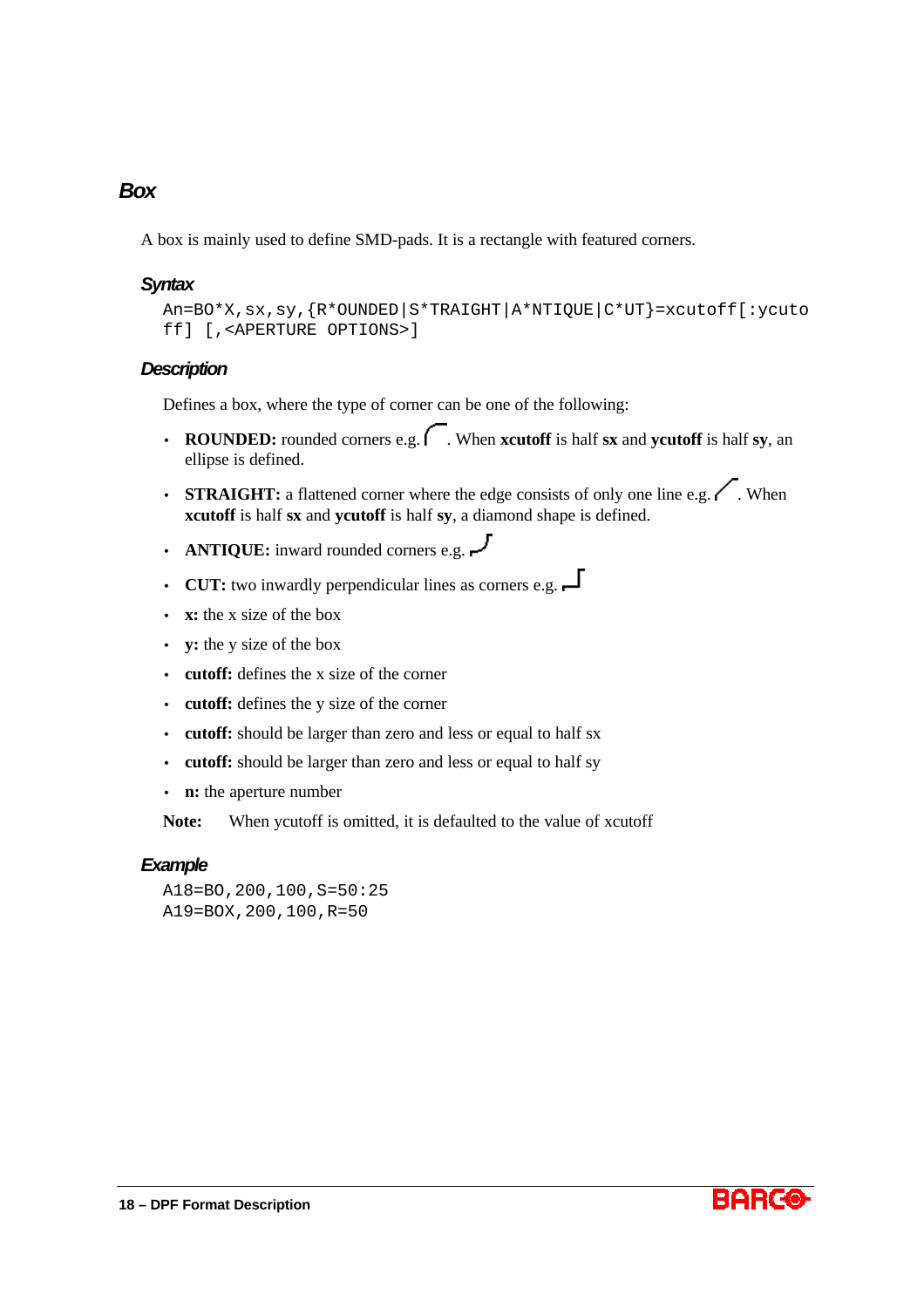## *Octagon*

An octagon is a special case of a Box with STRAIGHT corners, where each of the 8 sides has an equal size.

### *Syntax*

```
An=O*CTAGON,size[,<APERTURE OPTIONS>]
```
### *Description*

Defines an octagon, with size **size**. This is the same size that has to be used for **sx** and **sy** when using a BOX aperture to define the same shape.

### *Example*

A20=O,200 A21=OCTAGON,200

## *Thermal*

A thermal is a shape that is used as a thermal isolation for pins that are connected to large copper areas. Thermals should always have the reverse polarity of the data used to define copper.

### *Syntax*

```
An=THE*ERMAL,outer,inner,gap,ngap,startangle,{RR|RS|SS|SR}[,<AP
ERTURE OPTIONS>]
```
### *Description*

Defines a thermal where:

- **outer:** the outer diameter or size
- **inner:** the inner diameter or size
- **gap:** the size of the gap (or the size of the remaining copper when used as reverse flash as it should be)
- **ngap:** the number of gaps equally spaced around the thermal
- **startangle:** is the angle of the first gap. Zero means to the right side of the center point
- **n:** the aperture number

The type of thermal can be one of the following:

- **RR:** round with rounded edges
- **RS:** round with square edges
- **SR:** square with rounded edges

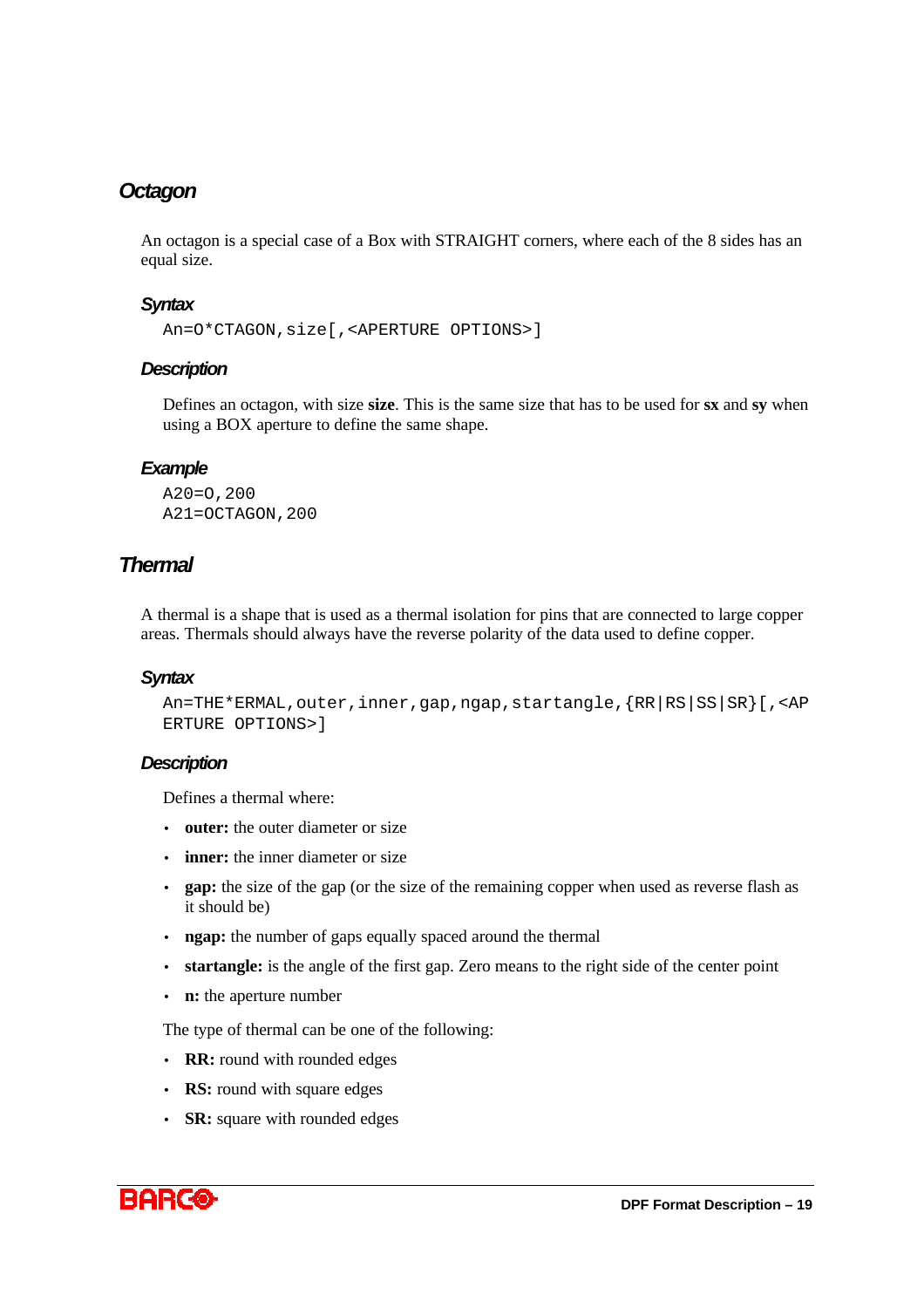• **SS:** square with square edges

### *Example*

```
A22=THE,200,180,20,4,45,rr
A23=THERMAL,200,180,20,3,0,rs
```
## *Text*

Text is more than mere information, text also represents material (copper on signal layers).

## *Syntax*

An=T\*EXT,("text\_string"),[height[:width]][,<APERTURE OPTIONS>]

## *Description*

Defines a text aperture where:

- **text string:** the string of text characters that is displayed. As this string is enclosed between double quotes, a double quote inside the string has to be avoided by inserting it twice.
- **height:** the height of the text, when the height is omitted, then the height defaults to 100 mil.
- **width:** the width of the text, when no width is defined, then the width defaults to 84.21% of the text height.
- **n:** the aperture number.

### *Example*

A24=T,("Hello"),200:168.42 A25=TEXT,("Say ""Hello"""),200:200

## *Contour*

A contour aperture is used to describe large copper areas.

## *Syntax*

```
An=CON*TOUR[,ST*ROKE=st][,<APERTURE OPTIONS>]
```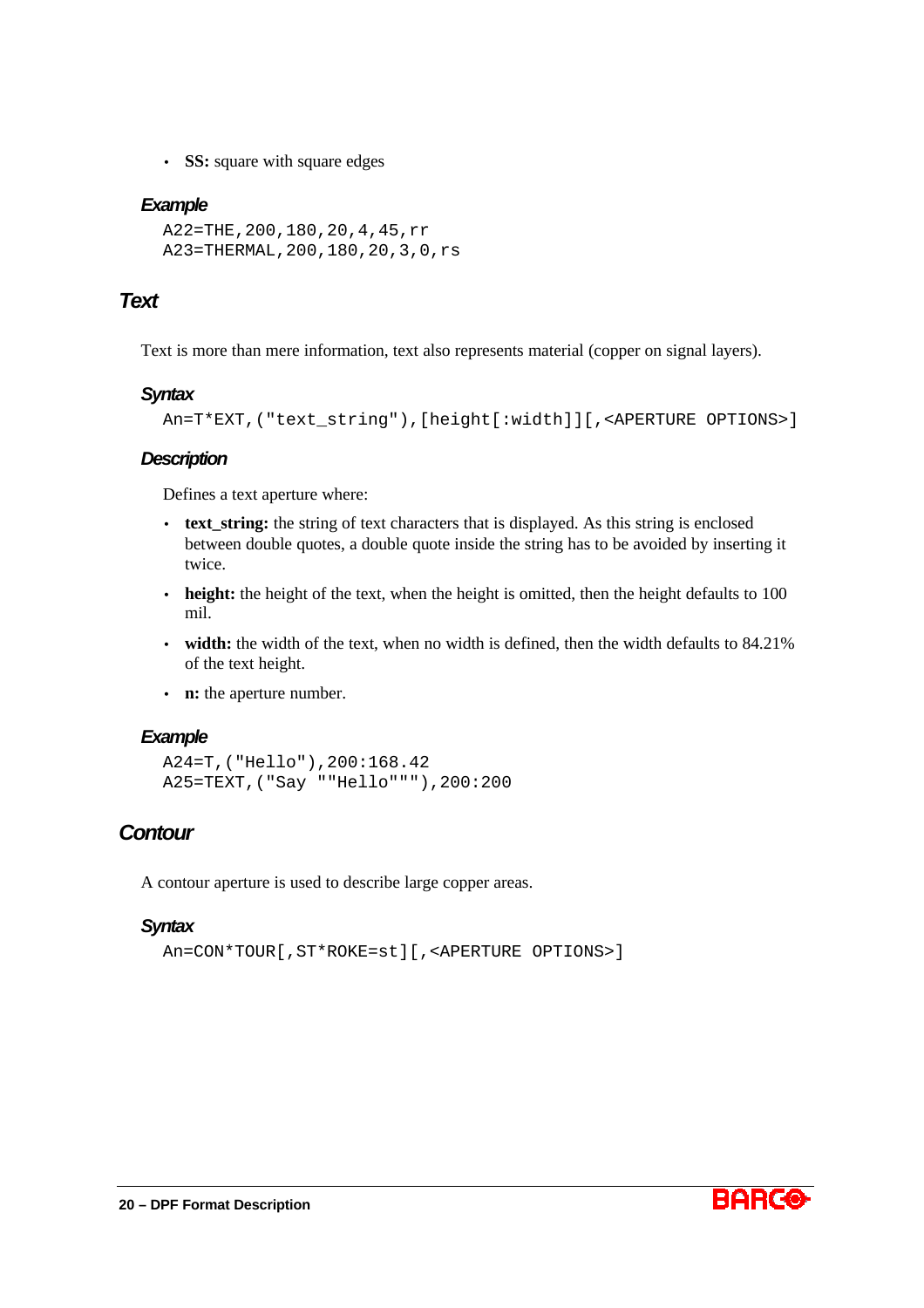#### *Description*

A contour aperture is considered as a pen with size  $= 0$ . This aperture is used to draw contour lines. After the selection of a contour aperture, you can add an enumeration of contour lines described by means of move, draw and arc. An overlap of two contour lines is not allowed.

You can add a stroke with size **st**, which results in a contour with a solid line on top of the contour. The stroke value is the width of this line.

#### *Example*

```
A26 = CONA27=CONTOUR,STROKE=10
```
## *Complex*

A complex is used to define shapes that have no primitive in DPF. This way an aperture can be defined with a triangular shape.

### *Syntax*

```
An=COM*PLEX,(<contour>[<contour>[ ... ]])[,<APERTURE OPTIONS>]
An=COM*PLEX,Ac[,<APERTURE OPTIONS>]
contour:
<MOVE>{<DRAW>|<ARC>}[{<DRAW>|<ARC>}[ ... ]]{<DRAW>|<ARC>}
```
### *Description*

The first syntax defines a complex using an enumeration of contour descriptions. Each contour is described using the DPF plot commands for move, draw and arc. Each contour starts with a move command, is followed by at least one draw or arc command and ends with a draw or arc to close the contour.

The second syntax defines a complex using the same contour definition as the last complex defined with aperture number = **c**. This is useful for reusing a complex and applying different aperture options.

**n:** the aperture number of the newly created complex.

```
A28=COM,(M0,0D100D,100,D0D,0)
A29=COMPLEX,A28
```
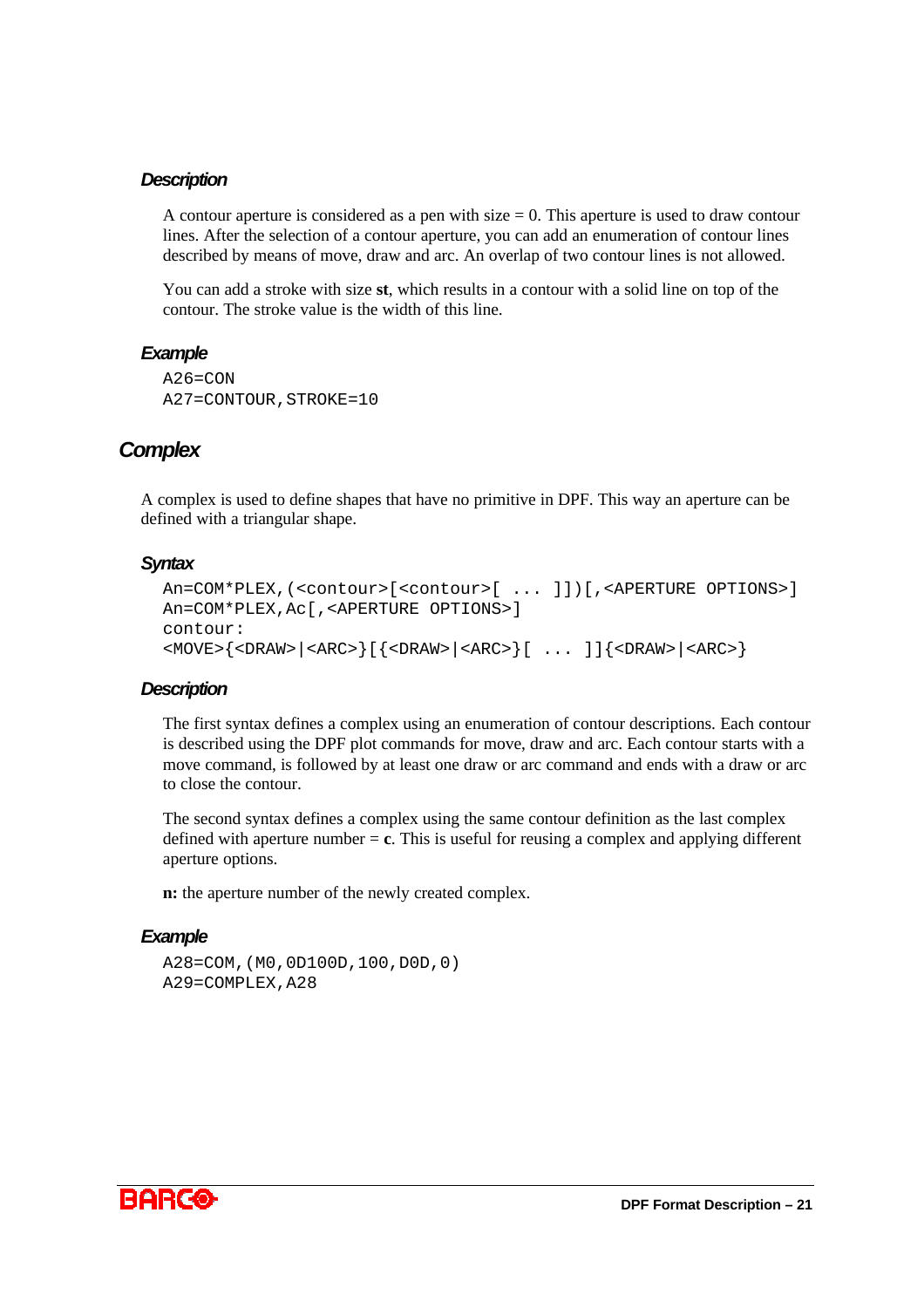## *Block*

A block contains DPF data that has to be repeated several times.

## *Syntax*

```
An=B*LOCK,([COMMENT][OBJATTR TABLE][DATA])[,<APERTURE OPTIONS>]
An=B*LOCK,Ab[,<APERTURE OPTIONS>]
```
## *Description*

The first syntax defines the block that contains the DPF commands between round brackets. These DPF commands can also contain other block definitions.

The second syntax defines a block that has the same definition as the last block defined with aperture number  $= b$ . This is useful to define a block with the same definitions but with different aperture options.

**n:** the aperture number of the newly created block.

### *Example*

A30=B,(U=MM A1=C,0.1M0,0D5D,5D0D,0) A31=BLOCK,A30

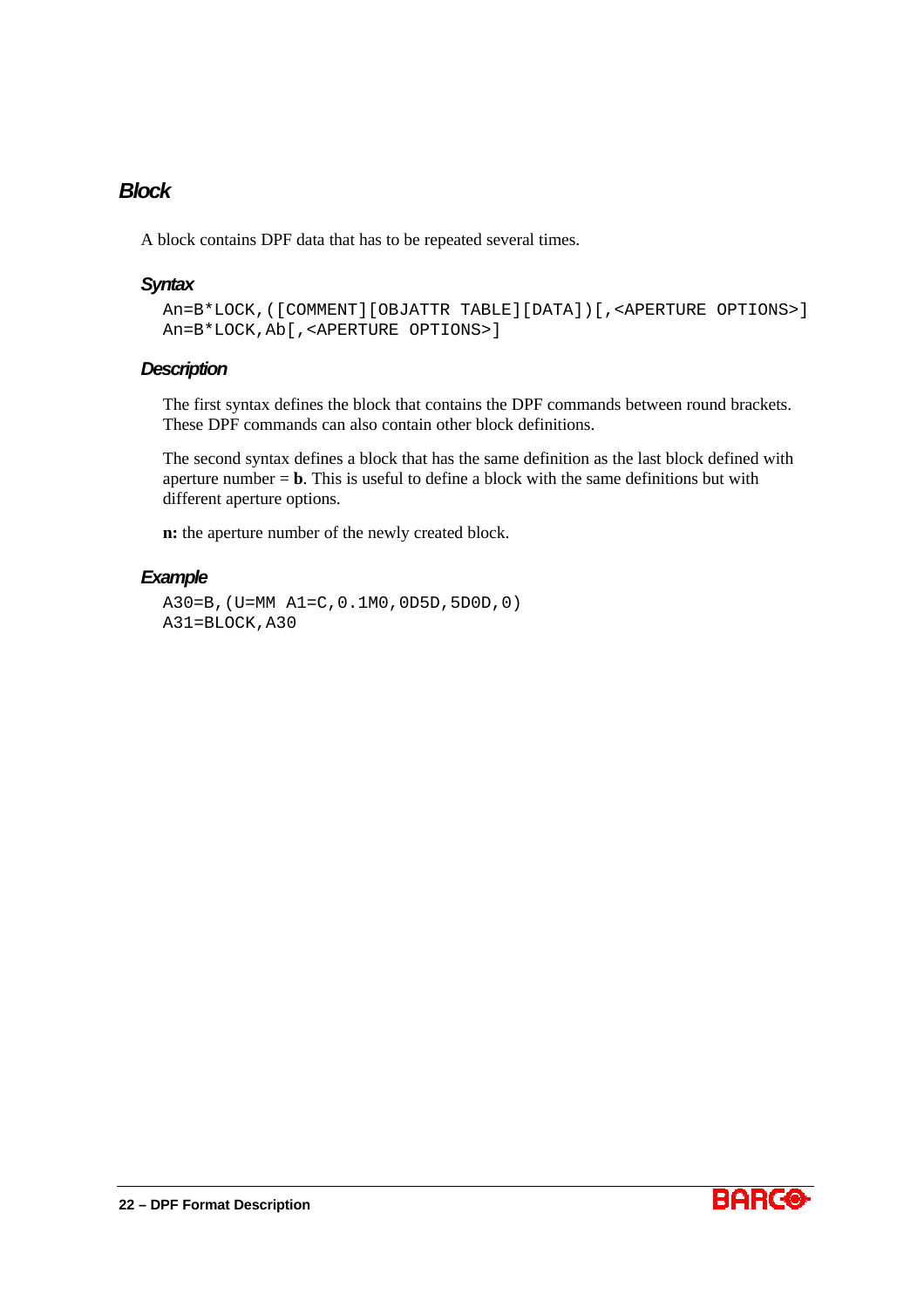# *APERTURE OPTIONS*

Every aperture in DPF can also have some extra options. These options are associated with the aperture definition and the available options are common for each kind of aperture. The options are separated by a comma.

## *Mirroring*

### *Syntax*

 $M*IRROR = {X|Y|XY}$ 

## *Description*

- **X:** mirror along the x-axis
- **Y:** mirror along the y-axis
- **XY:** mirror along both the x- and y-axis

### *Example*

A10=TEXT,"ABC",10:8.42,M=X

## *Rotation*

#### *Syntax*

R\*OTATION=r

### *Description*

**r:** is an angle specified in degrees. A positive value indicates a counterclockwise rotation while a negative value indicates a clockwise rotation.

#### *Example*

A10=RECTANGLE,10,20,R=90

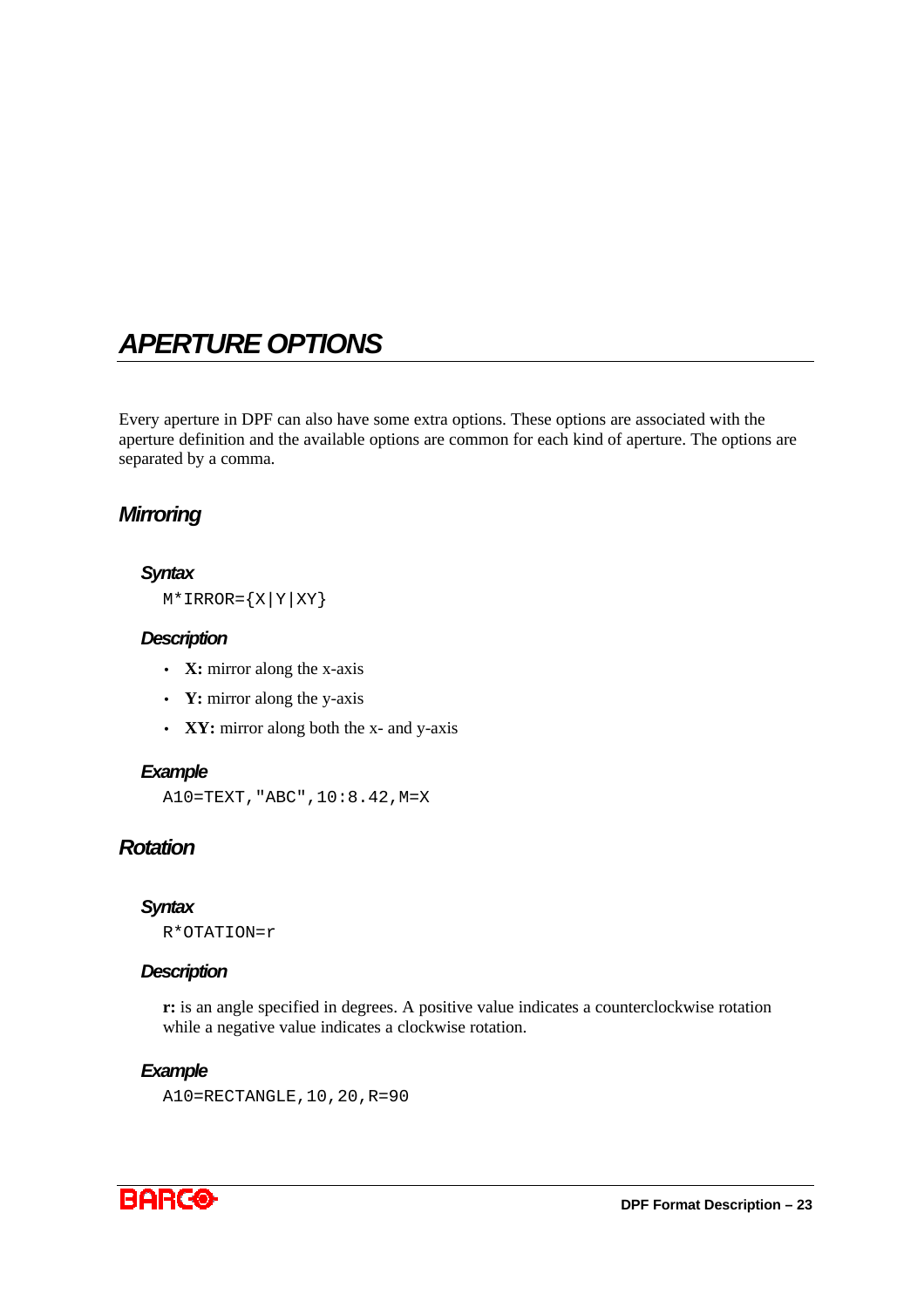## *Name*

## *Syntax*

NAME="name"

### *Description*

**name:** is the optional name of an aperture.

### *Example*

A10=CIRCLE,10,NAME="special plated"

## *Aperture Attributes*

### *Syntax*

A\*TTRIBUTES=(name="value"[,name="value"[...]])

## *Description*

Associate **name-value** attribute pairs to the aperture

**name:** may not contain any special characters

### *Example*

10=CIRCLE,10,ATTR=(attr1="1",attr2="2")

## *Scaling*

### *Syntax*

S\*CALE=s

### *Description*

**s:** the scaling factor.

**Note:** UCAM only use scale factors for block and complex apertures, as they can refer to a previously defined definition. A scaling factor on any other aperture has no function, and UCAM automatically adapts the dimensions of the aperture.

## *Example*

A10=BLOCK,A9,SCALE=0.2

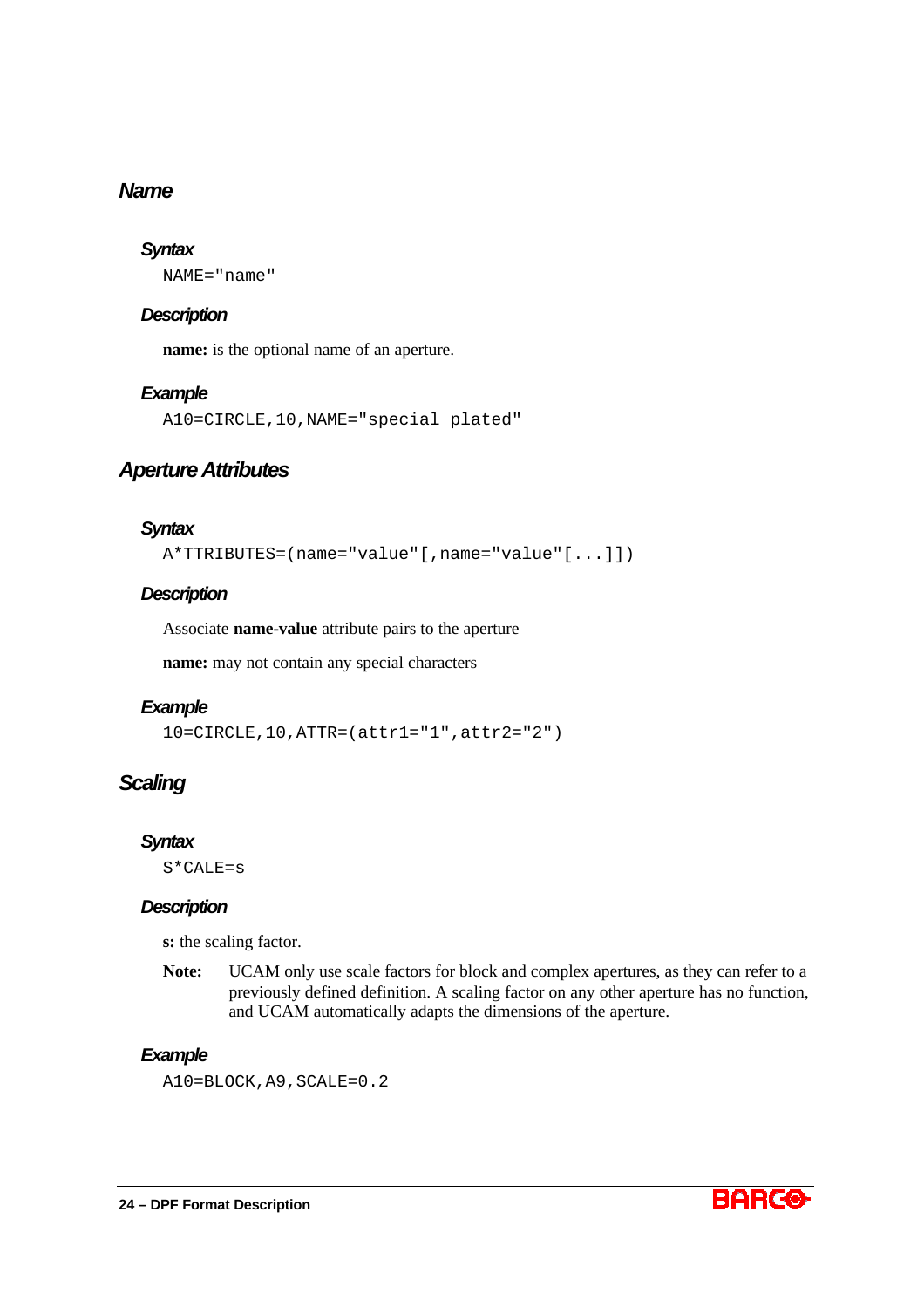## *Reverse*

### *Syntax*

RE\*VERSE

### *Description*

Whenever this keyword is used, the aperture is plotted in reverse, meaning white on black.

### *Example*

A10=CIRCLE,10,REVERSE

## *Pattern*

## *Syntax*

P\*ATTERN={V|H|VH|L|R|LR|C45|C90}:[step[:width]]

### *Description*

 $\sim$ 

- **step:** the distance between two pattern elements, the default is 10 mil.
- **width:** the width of a pattern element, the default is 5 mil.

The pattern type can be defined as follows:

|                       | V   | Vertical                           |
|-----------------------|-----|------------------------------------|
| ≣                     | H   | Horizontal                         |
| 翢                     | VH  | horizontal and vertical            |
| ₩                     | L   | diagonal slant from left           |
|                       | R   | diagonal slant from right          |
| ⋙                     | LR  | diagonal slant from right and left |
| $\dddot{\phantom{1}}$ | C45 | 45 degree circular dots            |
|                       | C90 | 90 degree circular dots            |
|                       |     |                                    |

### *Example*

A10=CIRCLE,10,P=LR:1:0.5

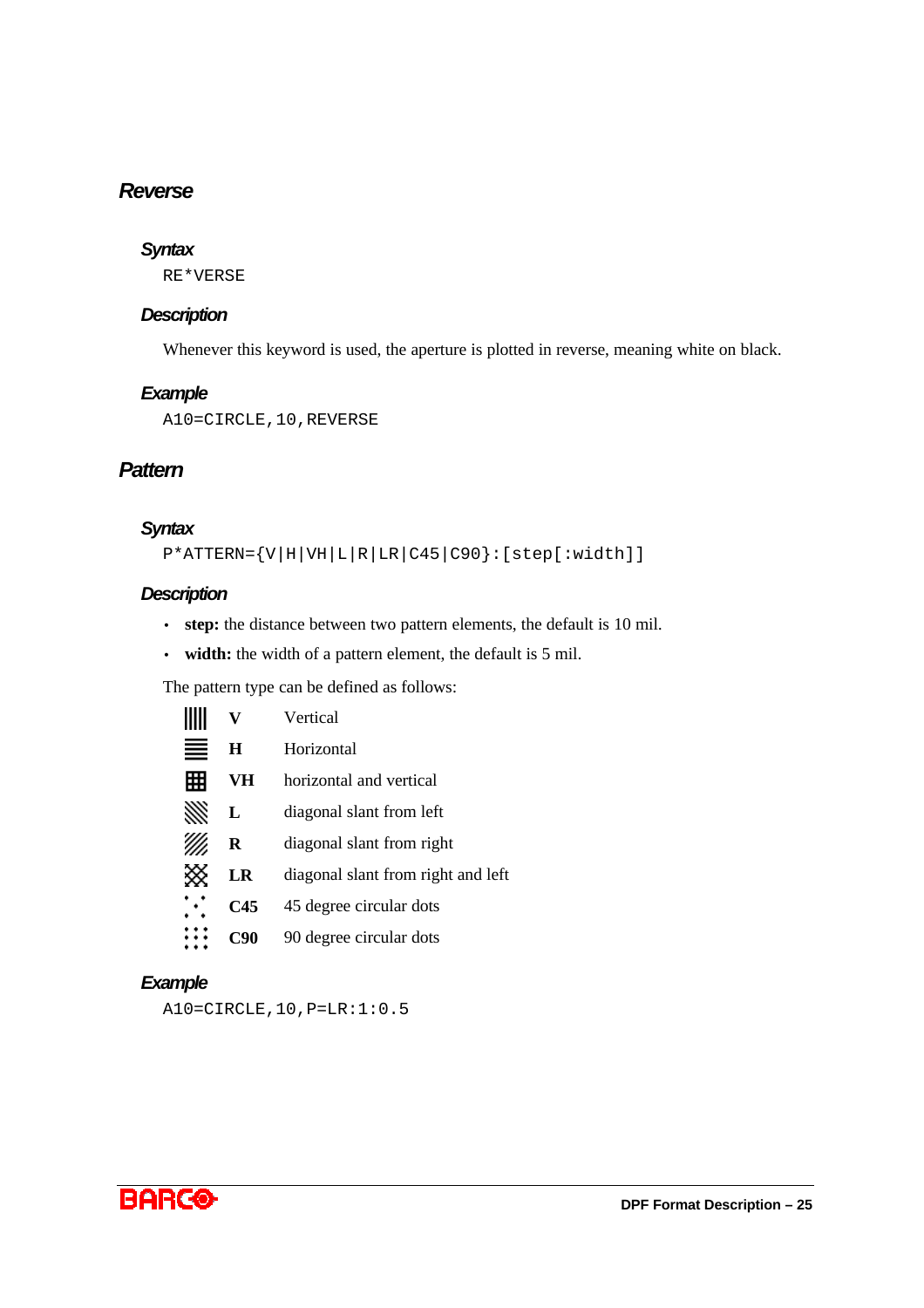# *PLOT DATA*

The DPF Plot Commands actually execute plotting and uses defined apertures to make flashes, arcs, draws and contours.

**Note:** In DPF, the X and Y values are modal, and therefore they only need to be specified whenever their value actually changes.

## *Flash*

## *Syntax*

```
[<UNIT><SPACE>][Nn]F[x][,y][OBJ ATTR]
```
## *Description*

This command inserts a flash at position **x, y**, with an optional net number **n** and optional object attributes. The net number is modal and remains for all following plot commands unless modified.

## *Move*

Although a move command is not directly available in UCAM, it constitutes part of a draw or an arc.

## *Syntax*

```
[<UNIT><SPACE>][Nn]M[x][,y]
```
### *Description*

Moves to position **x, y** without performing any plotting. This is done to mark the start point of a single arc or draw, or to mark the start of a series of draws and arcs.

There is no option for adding attributes here as object attributes are only useful when defined for whole objects.

It is however possible to assign an option net-number **n**, and it counts for any draw or arc commands that follow, until modified in the next flash, move or vector text command.

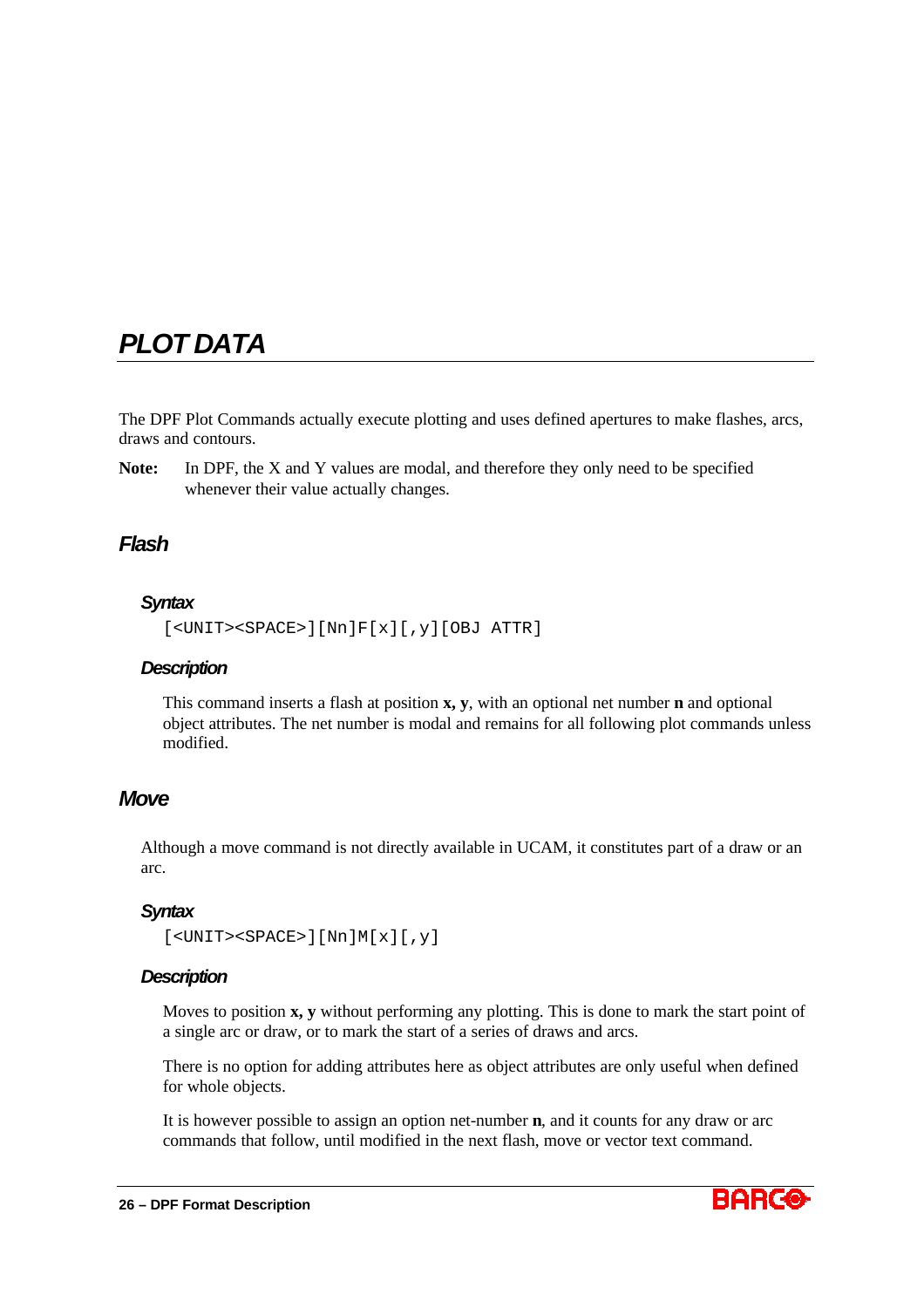# *Draw*

## *Syntax*

```
[<UNIT><SPACE>]D[x][,y][OBJ ATTR]
```
## *Description*

Draw from the current position (usually from the previous move, draw or arc command) to position **x, y**. There is no net-number expected here, as it is only meaningful for the first move command.

It is possible to assign object attributes.

## *Arc*

## *Syntax*

 $[\text{CUNIT}><\text{SPACE}>C[x][,y],\text{mx},\text{my},[\text{CW}|CCW}]$ [OBJ ATTR]

## *Description*

Draws an arc from the current position to position **x, y** with center point **mx, my**.

**CW:** clockwise arc

**CCW:** counter-clockwise arc (default)

As object attributes are only meaningful on the whole object and this command is only a part of it, there is no option to add these attributes here.

It is possible to assign an optional net-number **n**, and it counts for any following draw or arc command, until changed in the next flash, move or vector text command.

# *Vector Text*

## *Syntax*

```
[<UNIT><SPACE>]V[x][,y],("text_string"),width[:space],fontname,
(<expanded text>)[VTX OPTIONS][OBJ ATTR]
```
## *Description*

- **x** / **y**: are the coordinates that the text is positioned on. It is the position of the first character of the text defined in **text\_string**.
- **text\_string:** represents the string of text characters that should be displayed. As this string is enclosed between double quotes, a double quote inside the string has to be avoided by placing it twice.
- **width**: is the horizontal offset between the starting points of two consecutive characters. In

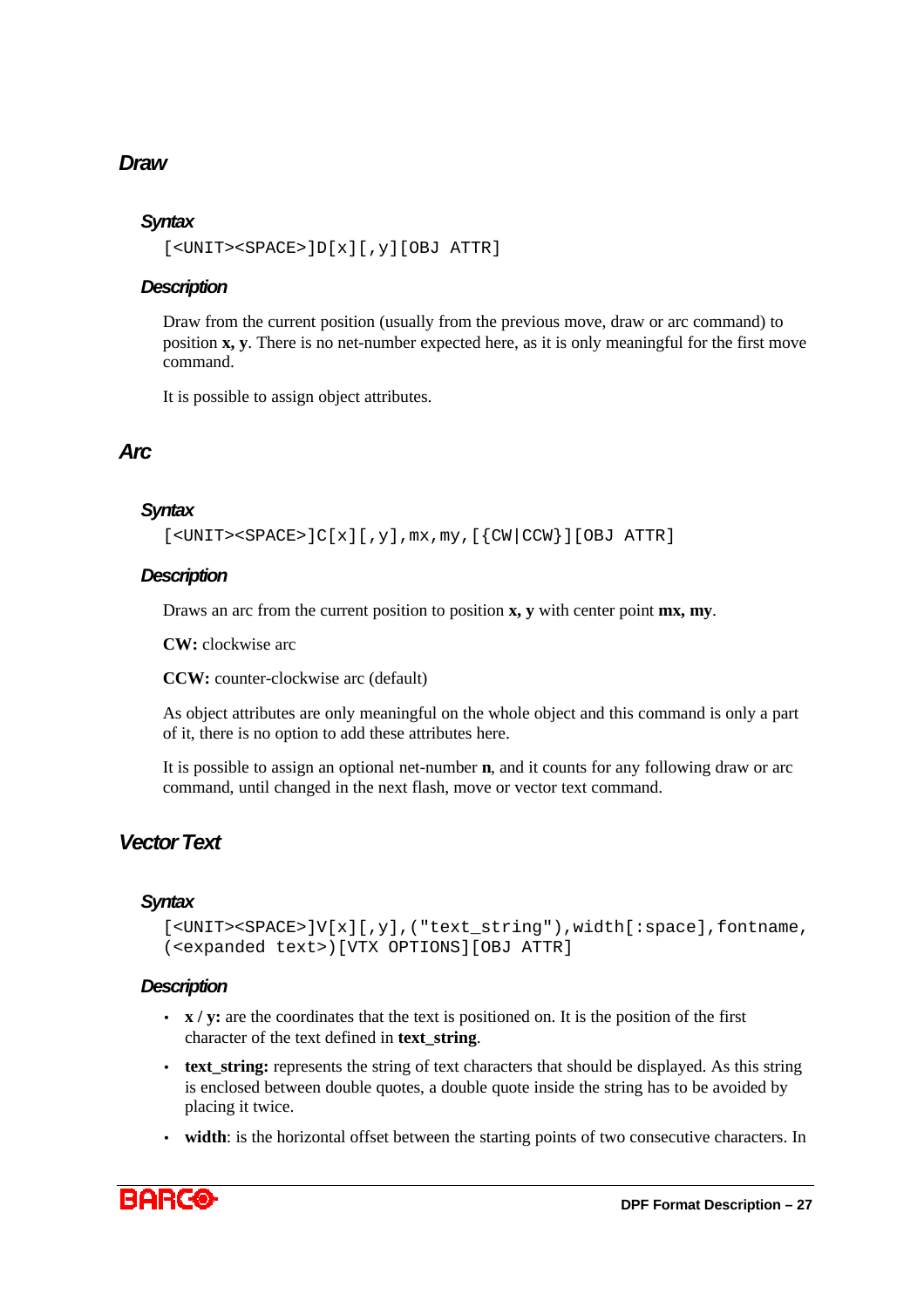this case the text is mono-spaced and can be used for tabular text. When **width** is 0 then **space** defines the white space between two characters.

- **fontname:** is the name of the vector font. As no path names are allowed, the font is searched on \$UFNTDIR by default.
- $\leq$  $\leq$  $\leq$  $\leq$  $\leq$  $\leq$  $\leq$  $\leq$  $\leq$  $\leq$  $\leq$  $\leq$  $\leq$  $\leq$  $\leq$  $\leq$  $\leq$  $\leq$  $\leq$  $\leq$  $\leq$  $\leq$  $\leq$  $\leq$  $\leq$  $\leq$  $\leq$  $\leq$  $\leq$  $\leq$  $\leq$  $\leq$  $\leq$  $\leq$  $\leq$  $\leq$  **\le** visualize the DPF file. As vector text consist of multiple characters, it is not meaningful to assign a net-number to it.

Optional objet attributes can be assigned.

The possible VTX OPTIONS are mirroring, scaling and rotating and are the same as for the DPF Aperture Options.

#### *Example*

A9=CIRCLE,10 V400,100,("1"),800,vtx,(U=MM M0,75,21.75D,075),S=0.1

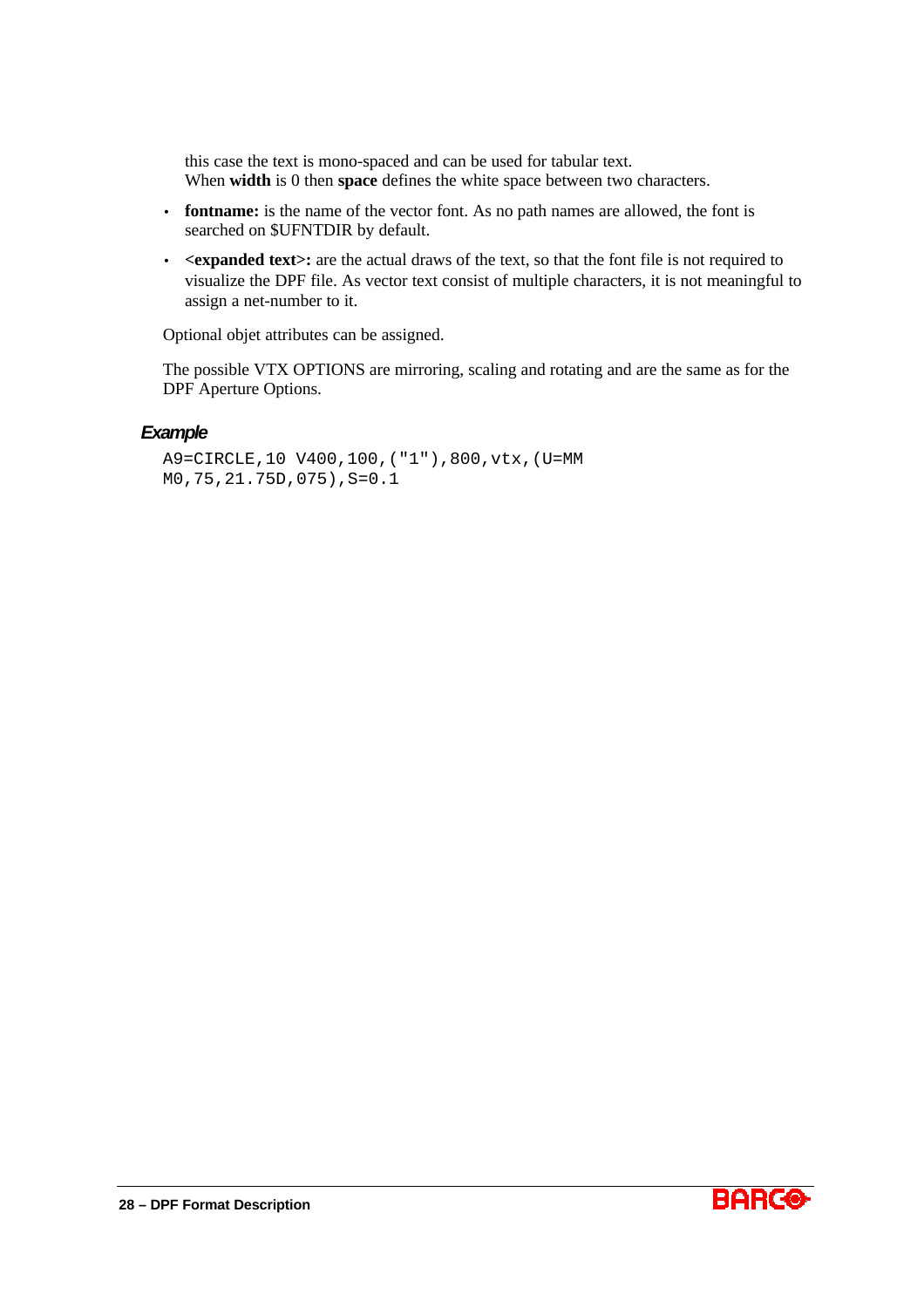# *OBJ ATTR*

On each Object in DPF Plot Data, extra attributes can be added. This can be done manually by using the Object Attribute Editor, or automatically by means of a tool.

Before associating any object with an attribute name/value pair, all the attribute names and values used must be defined in a DPF Object Attributes Table.

#### *Syntax*

;\$name\_id[=value\_id][,name\_id[=value\_id][ ...]]<EOL>

#### *Description*

Each **name** id and **value** id refers to a name and value defined in the DPF Object Attributes Table.

When the **value id** is omitted, this means that an attribute has been assigned without any value. This is not the same as an empty value, as the latter results in a reference into the DPF Object Attributes Table. Attributes are non-modal and have to be assigned for each object.

```
A1=CIRCLE,10 F10,0;$1=0,2,3=1
F20;$1=1
```